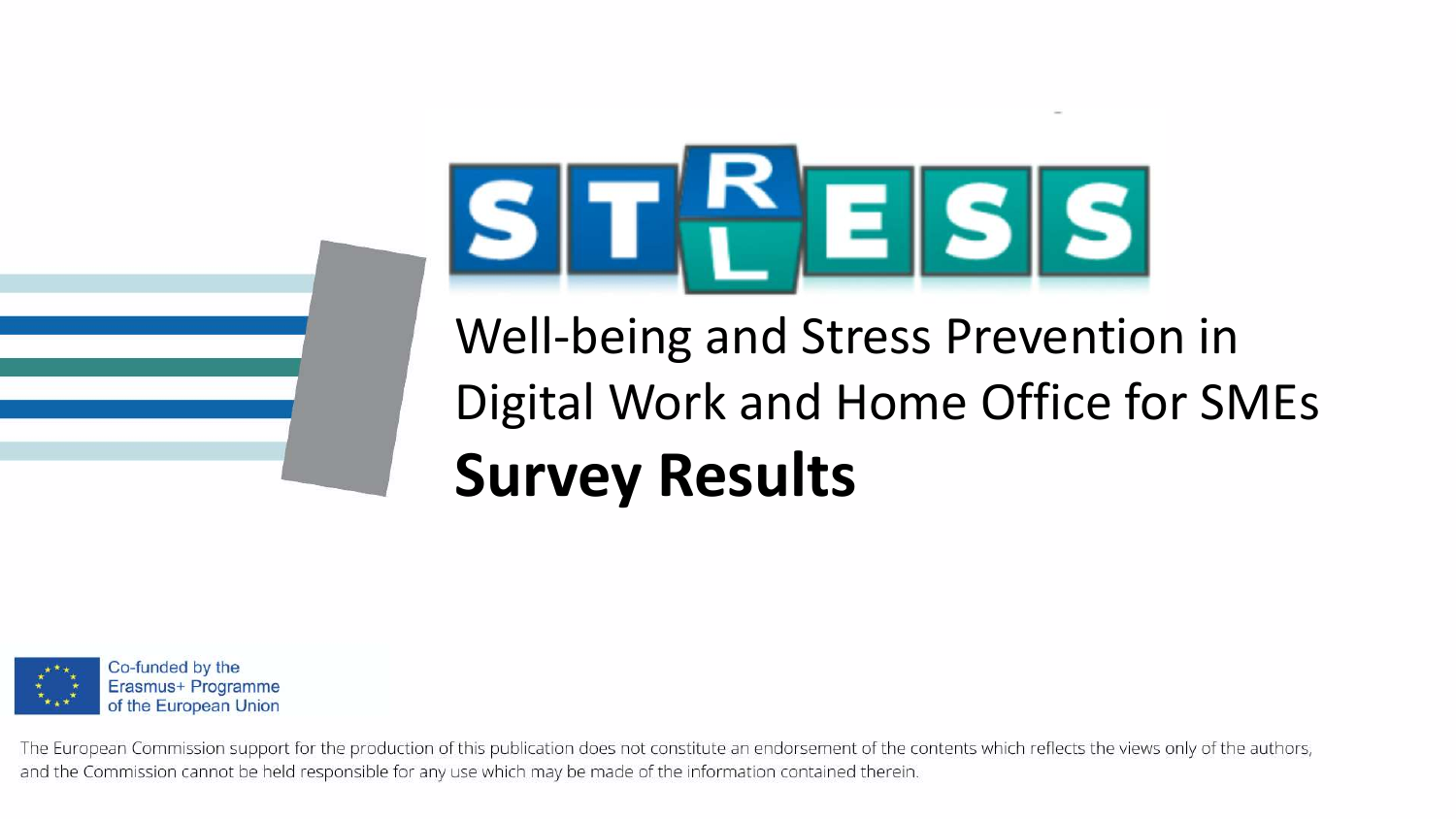### Implementation via Questionnaire

| <b>Construct</b>                       | Sub-items                                      | <b>Items</b>   |
|----------------------------------------|------------------------------------------------|----------------|
| Control variables                      |                                                | $\overline{7}$ |
| Digitalization of the workplace        |                                                | 5              |
| <b>Technology Use</b>                  |                                                | $3 \times 21$  |
| Stressors due to ICT use               |                                                | 12             |
| Strains/Outcomes                       | <b>Health status</b>                           | $\overline{2}$ |
|                                        | Organizational outcomes                        | 3              |
| <b>Home Office</b>                     | Degree of home office                          | $\mathbf{1}$   |
|                                        | Occupational stressors at home office          | $\overline{4}$ |
|                                        | Private stressors at home office               | $\overline{4}$ |
|                                        | Equipment                                      | $\overline{4}$ |
| Coping                                 |                                                | 25             |
| <b>Resources</b>                       | Confidence                                     | 1              |
|                                        | Leadership (separate for manager and employee) | 6              |
| <b>Implemented Prevention Measures</b> |                                                | 1              |
| <b>Future Expectations</b>             |                                                | 3              |

STPESS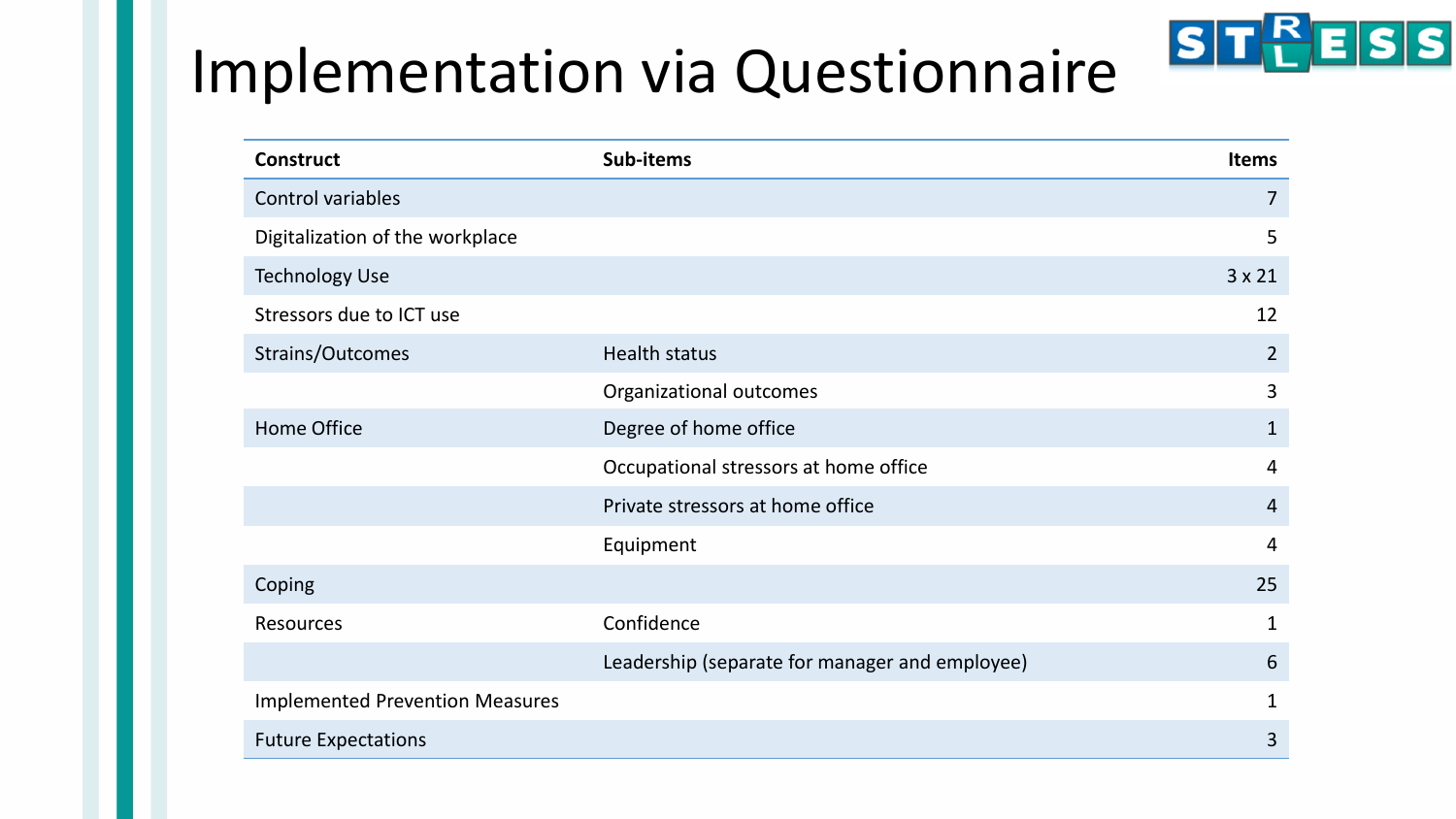

#### Structure

- 1. Control Variables
- 2. Digitalization of the Workplace
- 3. Technology Use
- 4. Stressors due to ICT Use
- 5. Stressors due to Home Office
- 6. Coping
- 7. Resources/Strains/Outcomes
- 8. Prevention Measures
- 9. Future Expectations
- 10. Learnings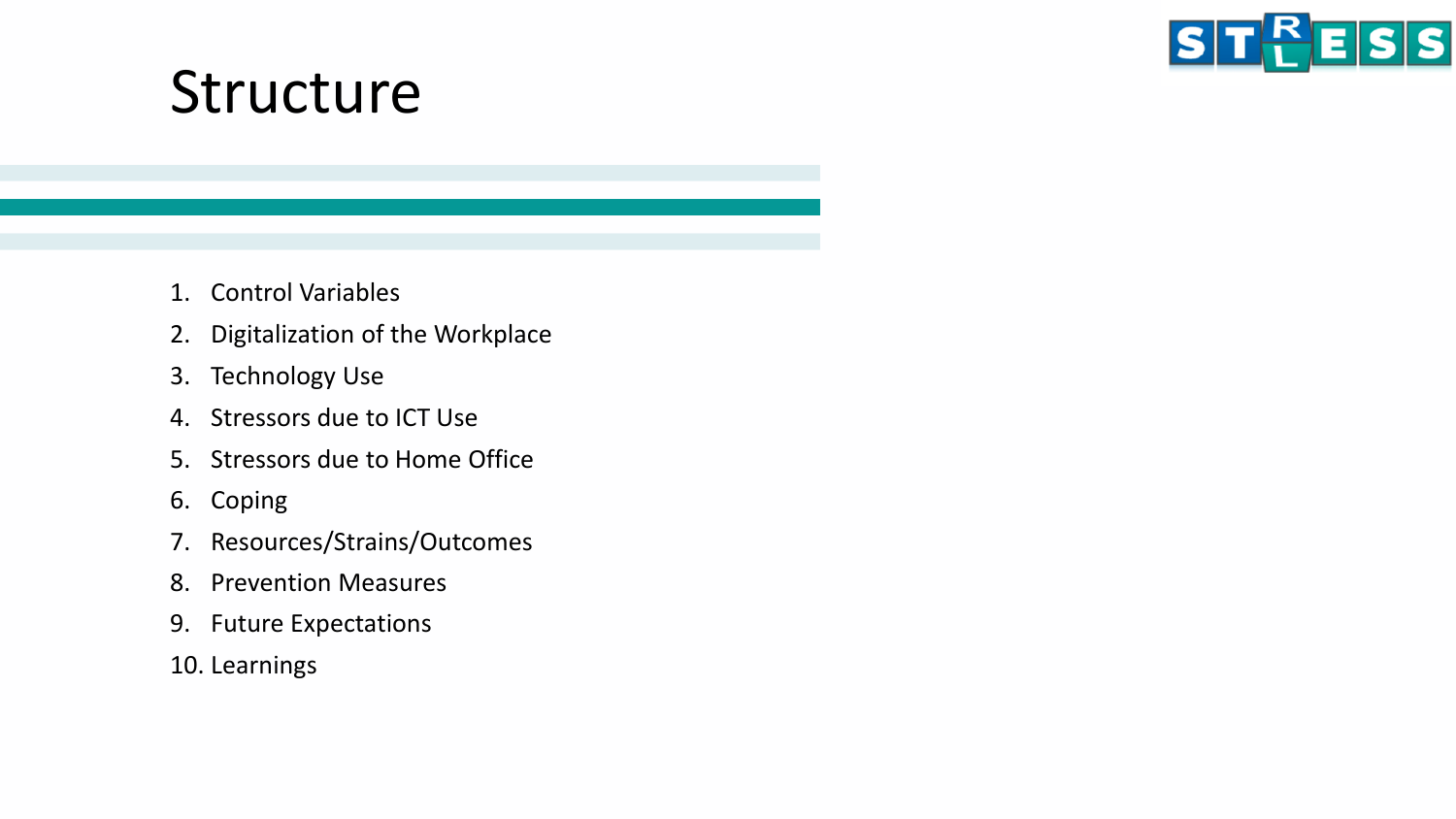

#### 1. Control variables – Participants

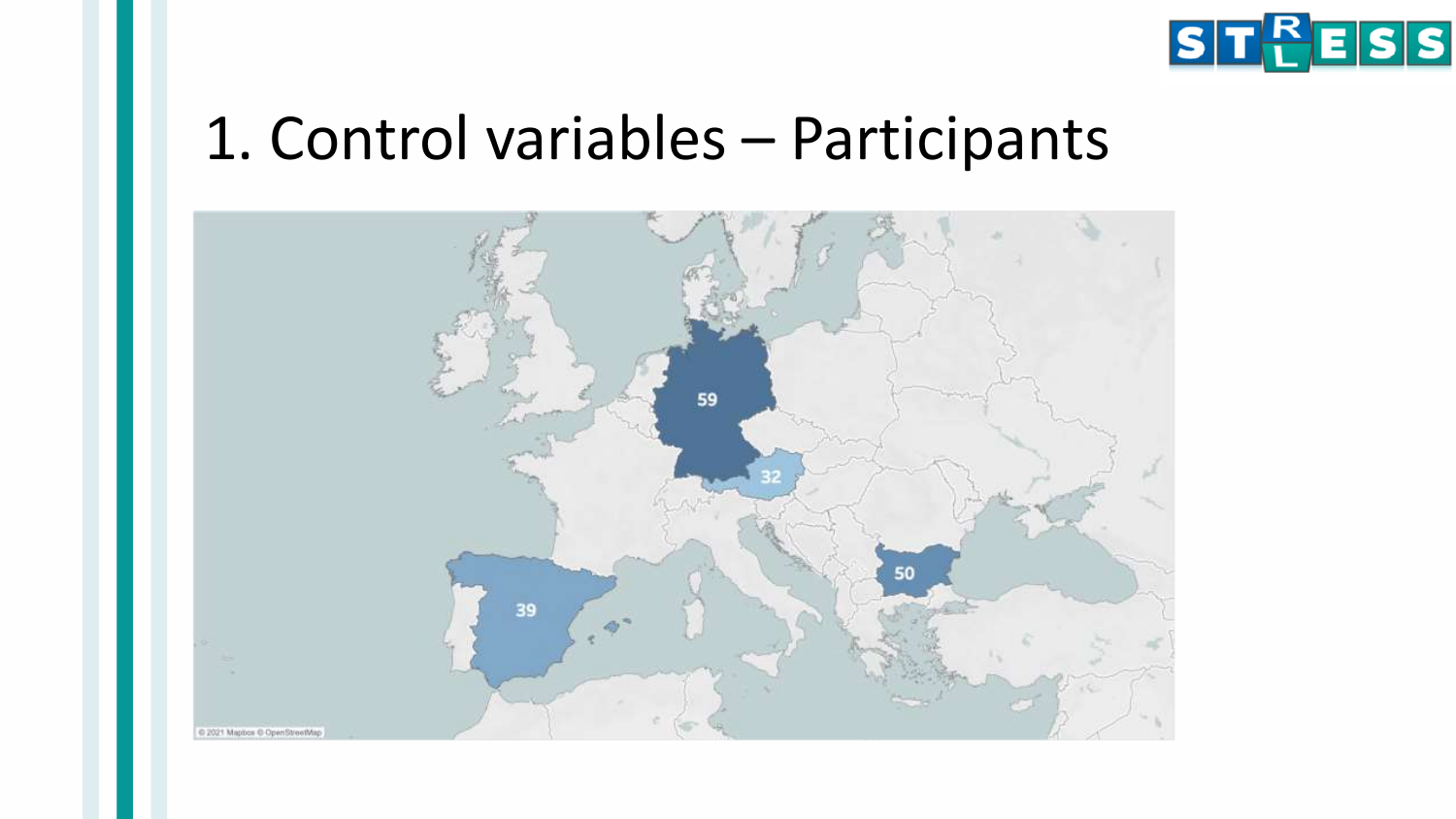#### 1. Control Variables



| Variable                                                                                                                                                                               | Count                                                                     | Percent                                         |
|----------------------------------------------------------------------------------------------------------------------------------------------------------------------------------------|---------------------------------------------------------------------------|-------------------------------------------------|
| Sex (n= 182)<br>Female<br>Male<br><b>Diverse</b>                                                                                                                                       | 89<br>89<br>$2^{\circ}$                                                   | 49%<br>49%<br>1%                                |
| Country ( $n = 182$ )<br>Austria<br><b>Bulgaria</b><br>Germany<br>Spain                                                                                                                | 32<br>50<br>59<br>39                                                      | 18%<br>27%<br>32%<br>21%                        |
| Education (n= 182)<br>No degree<br>Primary school<br>Secondary school<br>High school<br><b>Completed Apprenticeship</b><br>College degree (bachelor)<br>College degree (master)<br>PhD | $\pmb{0}$<br>$\mathbf{1}$<br>$\overline{4}$<br>18<br>13<br>43<br>89<br>14 | 0%<br>1%<br>2%<br>10%<br>7%<br>24%<br>49%<br>8% |
| Age (n= 182)<br>18-24 years<br>25-39 years<br>40-59 years<br>60-64 years<br>> 65 years                                                                                                 | 22<br>77<br>69<br>12<br>$\mathbf{1}$                                      | 12%<br>42%<br>38%<br>7%<br>1%                   |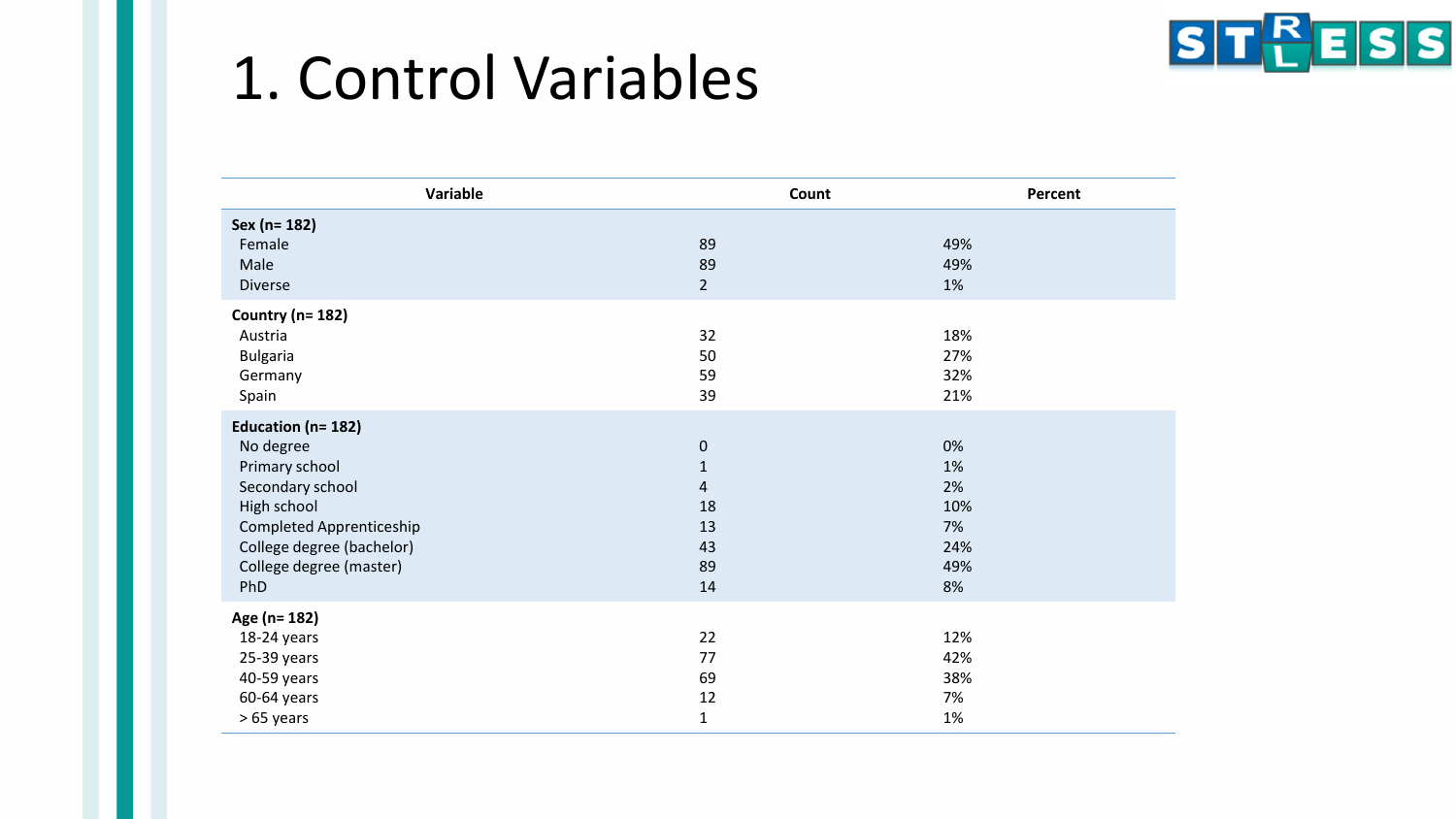### 1. Control Variables



| Variable                                   | Count | Percent |  |
|--------------------------------------------|-------|---------|--|
| Size of enterprise (n= 182)                |       |         |  |
| Micro enterprise (up to 9 employees)       | 50    | 27%     |  |
| Small enterprise (10 to 49 employees)      | 54    | 30%     |  |
| Medium enterprise (up to 249 employees)    | 31    | 17%     |  |
| Large enterprise (more than 250 employees) | 41    | 23%     |  |
| Type of employment $(n = 182)$             |       |         |  |
| Employed                                   | 148   | 81%     |  |
| Self-employed                              | 32    | 18%     |  |
| With management responsibilities (n= 182)  |       |         |  |
| Yes                                        | 96    | 53%     |  |
| <b>No</b>                                  | 86    | 47%     |  |

| Knowledge digital stress | All      | Austria | <b>Bulgaria</b> | Germany | Spain |
|--------------------------|----------|---------|-----------------|---------|-------|
| Mean                     | 1,99     | 1,94    | 1,84            | 2,25    | 1,70  |
| Knowledge digital stress | Employee | Manager |                 |         |       |
| Mean                     | 1,8      | 2,16    |                 |         |       |

(0) do not agree at all; (1) rather disagree; (2) partly agree ; (3) rather agree (4) fully agree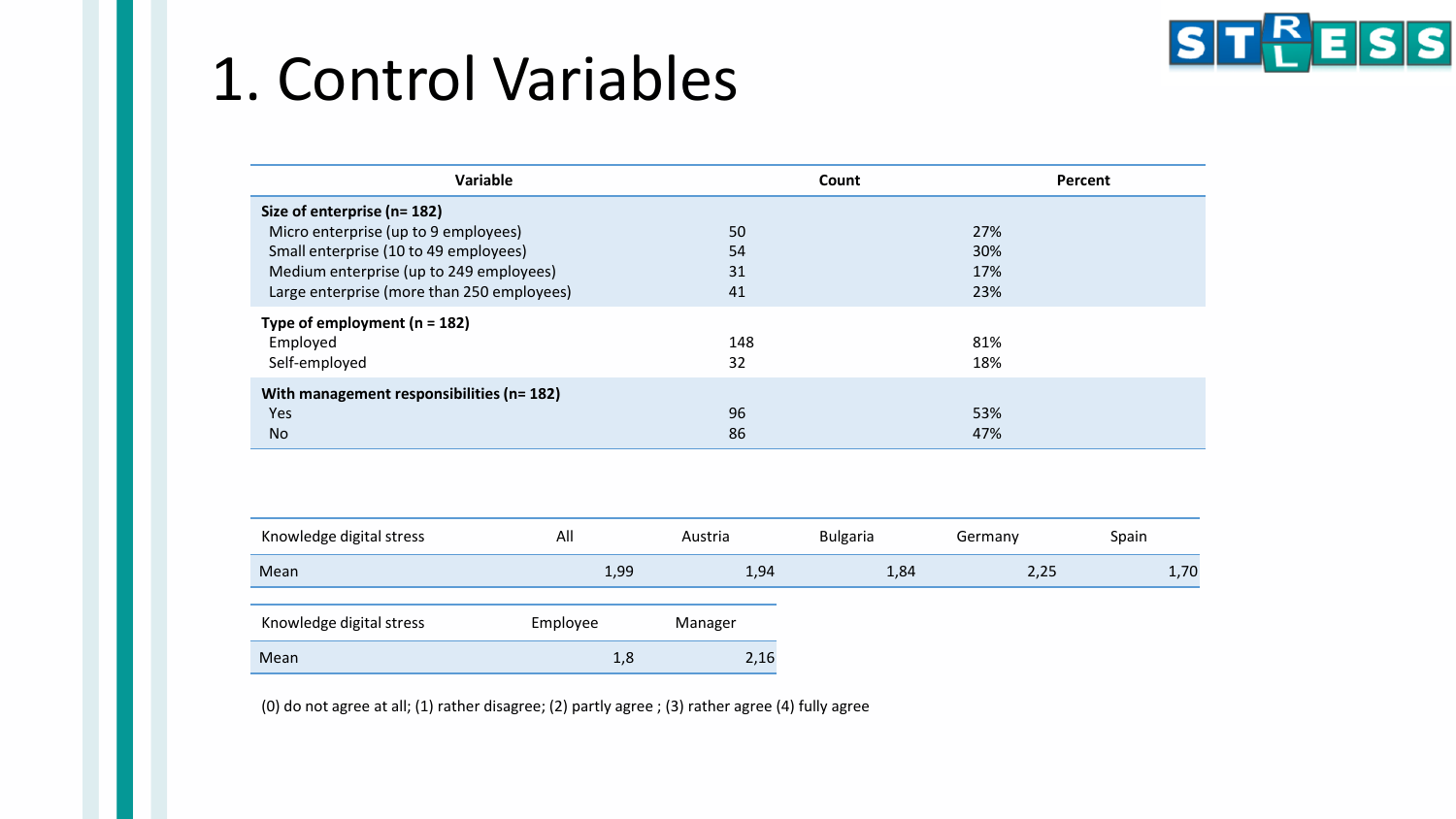

# 2. Digitalization of the Workplace

|                                                                                                             | All  | Austria | <b>Bulgaria</b> | Germany | Spain |
|-------------------------------------------------------------------------------------------------------------|------|---------|-----------------|---------|-------|
| I depend on digital technologies (e.g.<br>internet, email, specific software) to<br>complete my work tasks. | 3,82 | 3,47    | 3,86            | 3,95    | 3,87  |
| I use hardware provided by my<br>employer (e.g. smartphone, laptop,<br>computer) to complete my work tasks. | 3,34 | 2,87    | 3,80            | 3,45    | 2,95  |
| I frequently use digital technologies<br>during work.                                                       | 3,83 | 3,59    | 3,78            | 3,95    | 3,90  |
| I use digital technologies in my daily<br>work that require specific training.                              | 2,96 | 2,78    | 3,00            | 3,07    | 2,85  |
| Without the use of digital technologies,<br>the performance of my job would be<br>impossible.               | 3,71 | 3,31    | 3,73            | 3,88    | 3,72  |
| <b>Mean</b>                                                                                                 | 3,54 | 3,23    | 3,63            | 3,66    | 3,45  |

(0) do not agree at all; (1) rather disagree; (2) partly agree ; (3) rather agree (4) fully agree  $M$ inimum: red

Maximum: green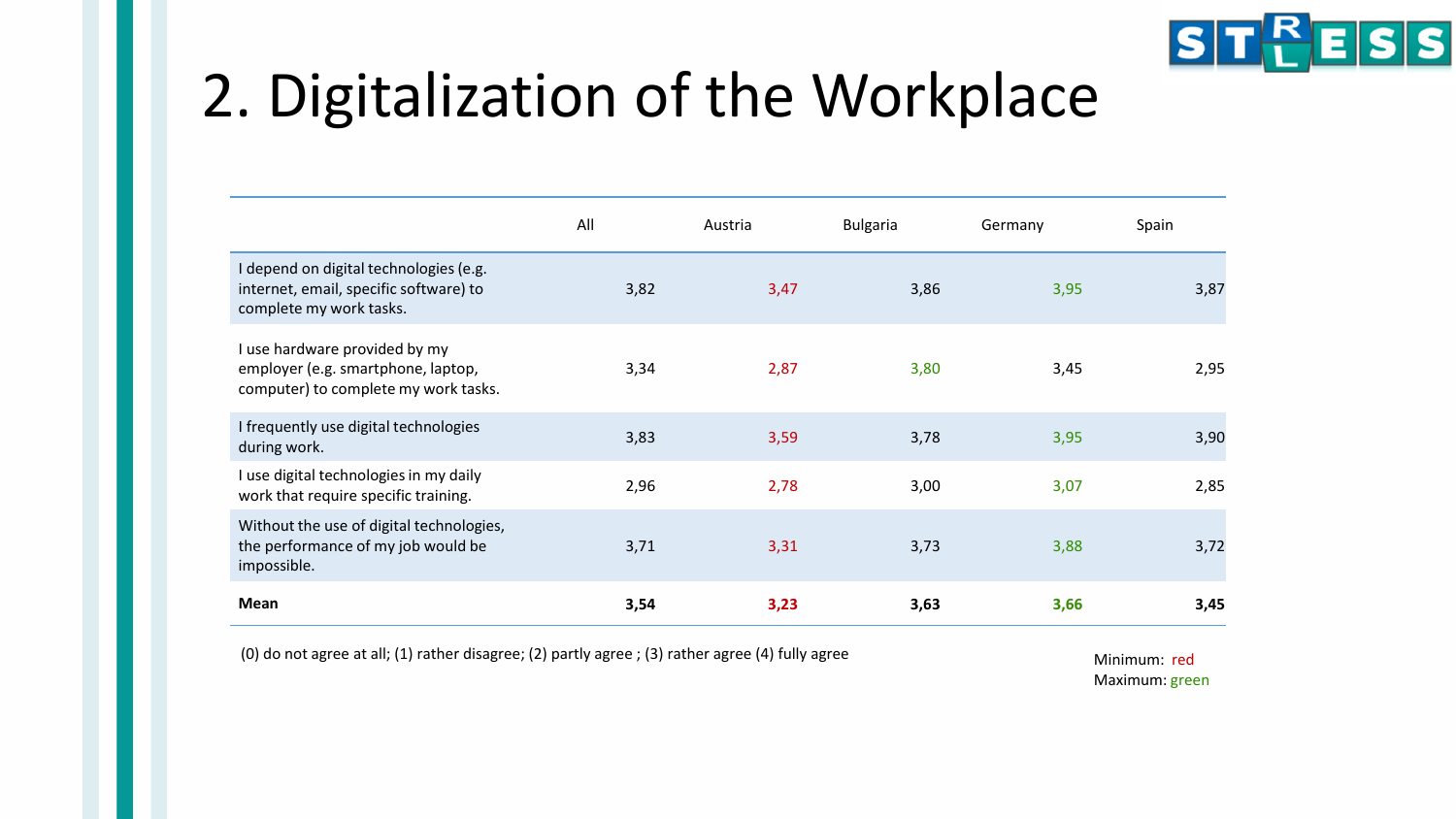# 3. Technology Use - Items



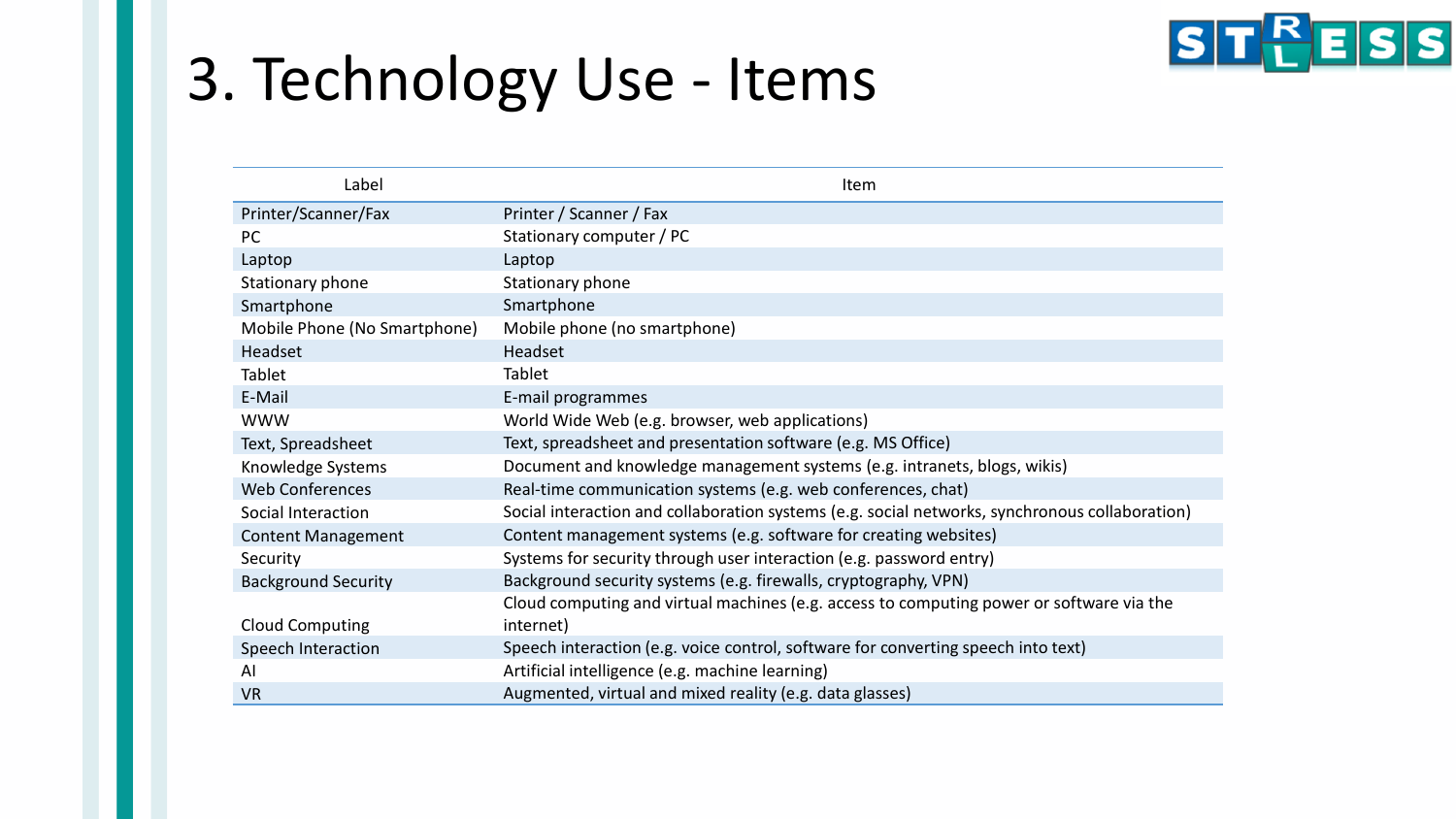# 3. Technology Use

| Technologies                 | <b>Before</b> | During | After | Before - During | During - After          | Before - After |
|------------------------------|---------------|--------|-------|-----------------|-------------------------|----------------|
| Printer/Scanner/Fax          | 2,55          | 1,83   | 2,31  | $-28%$          | 26%                     | $-9%$          |
| PC                           | 2,22          | 1,66   | 1,87  | $-25%$          | 13%                     | $-16%$         |
| Laptop                       | 3,22          | 3,63   | 3,52  | 13%             | $-3%$                   | 9%             |
| Stationary phone             | 1,64          | 0,83   | 1,37  | $-49%$          | 65%                     | $-16%$         |
| Smartphone                   | 3,1           | 3,38   | 3,27  | 9%              | $-3%$                   | 5%             |
| Mobile Phone (No Smartphone) | 0,46          | 0,45   | 0,53  | $-2%$           | 18%                     | 15%            |
| Headset                      | 1,9           | 2,28   | 2,44  | 20%             | 7%                      | 28%            |
| Tablet                       | 0,97          | 0,91   | 1,05  | $-6%$           | 15%                     | 8%             |
| E-Mail                       | 3,69          | 3,74   | 3,72  | 1%              | $-1%$                   | 1%             |
| <b>WWW</b>                   | 3,81          | 3,83   | 3,74  | 1%              | $-2%$                   | $-2%$          |
| Text, Spreadsheet            | 3,35          | 3,45   | 3,4   | 3%              | $-1%$                   | 1%             |
| Knowledge Systems            | 2,35          | 2,51   | 2,64  | 7%              | 5%                      | 12%            |
| <b>Web Conferences</b>       | 2,37          | 3,4    | 3,1   | 43%             | $-9%$                   | 31%            |
| Social Interaction           | 2,33          | 2,69   | 2,77  | 15%             | 3%                      | 19%            |
| <b>Content Management</b>    | 1,36          | 1,16   | 1,59  | $-15%$          | 37%                     | 17%            |
| Security                     | 2,81          | 2,73   | 2,74  | $-3%$           | 0%                      | $-2%$          |
| <b>Background Security</b>   | 2,21          | 2,36   | 2,35  | 7%              | 0%                      | 6%             |
| <b>Cloud Computing</b>       | 2,17          | 2      | 2,24  | -8%             | 12%                     | 3%             |
| Speech Interaction           | 0,61          | 0,64   | 0,88  | 5%              | 38%                     | 44%            |
| AI                           | 0,65          | 0,58   | 0,9   | $-11%$          | 55%                     | 38%            |
| <b>VR</b>                    | 0,25          | 0,23   | 0,43  | $-8%$           | 87%                     | 72%            |
| Mean                         | 2,10          | 2,11   | 2,23  |                 | <b>Barely different</b> |                |

(0) very rarely or never; (1) rarely; (2) sometimes; (3) frequently; (4) very often or constantly

< 1 or < -20%: red > 3 or > 20%: green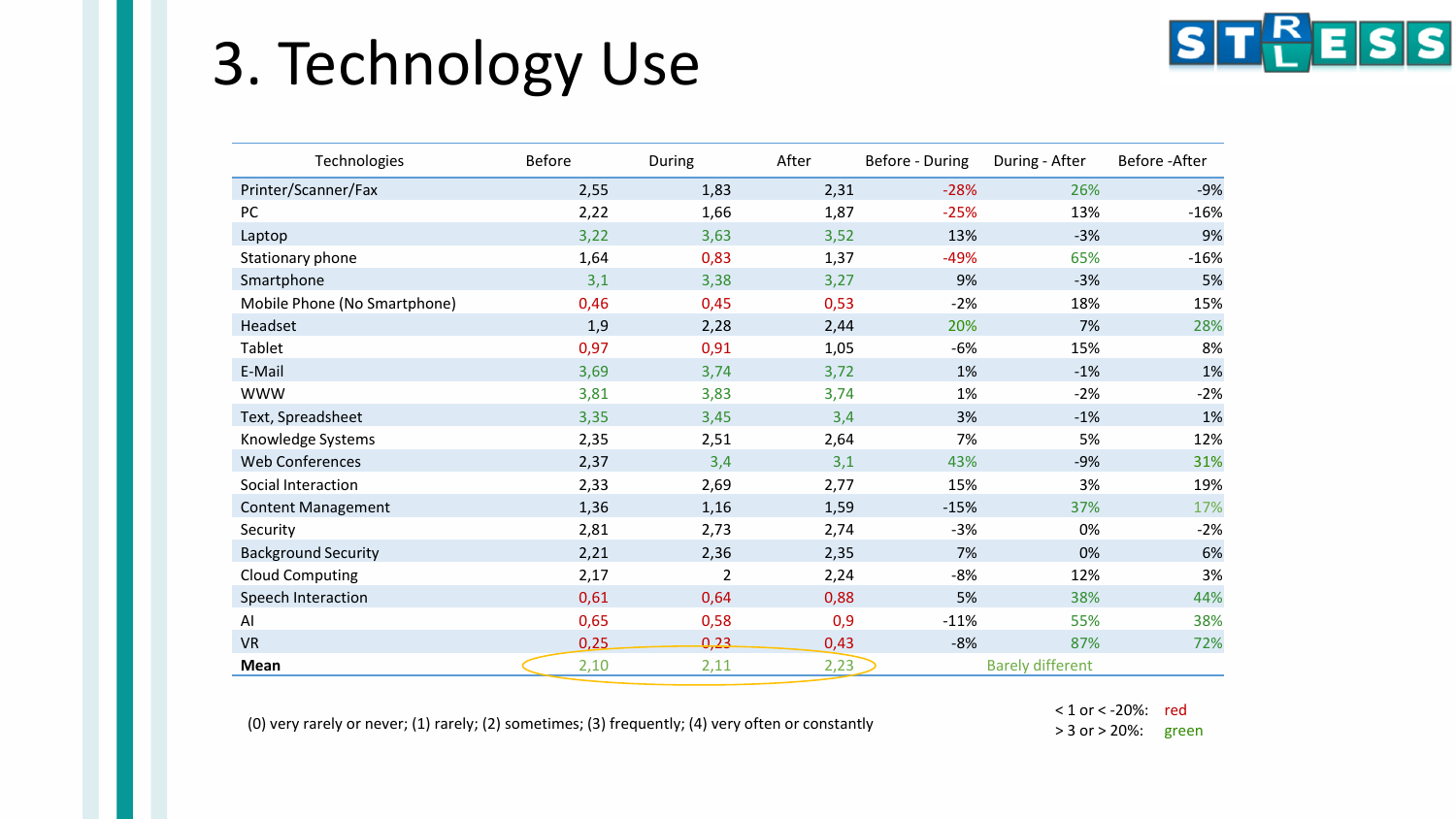# 3. Technology Use - Intensity



|                  | <b>Before the pandemic</b> |            | Number of digital technologies and<br>media in the workplace |                                                        |
|------------------|----------------------------|------------|--------------------------------------------------------------|--------------------------------------------------------|
|                  |                            | Low number | High Number                                                  | Median split:                                          |
|                  | Low intensity              | 59 (37%)   | 27 (17%)                                                     | Number of dig. Technologies: 15<br>Intensity of use: 2 |
| Intensity of use | High intensity             | 16 (10%)   | 52 (39%)                                                     |                                                        |

| During the pandemic                |               |          | Number of digital technologies and<br>media in the workplace |                                                  |
|------------------------------------|---------------|----------|--------------------------------------------------------------|--------------------------------------------------|
|                                    |               |          | High Number                                                  | Median split:<br>Number of dig. Technologies: 12 |
|                                    | Low intensity |          | 20 (11%)                                                     | Intensity of use: 2                              |
| Intensity of use<br>High intensity |               | 18 (10%) | 71 (39%)                                                     |                                                  |

| After the pandemic |                | Number of digital technologies and<br>media in the workplace |                    |                        |
|--------------------|----------------|--------------------------------------------------------------|--------------------|------------------------|
|                    |                | Low number                                                   | <b>High Number</b> | Median sp<br>Number of |
| Low intensity      |                | 67 (42%)                                                     | 34 (21%)           | Intensity o            |
| Intensity of use   | High intensity | 11 (7%)                                                      | 50 (31%)           |                        |

 $olit:$ of dig. Technologies: 15 of use: 3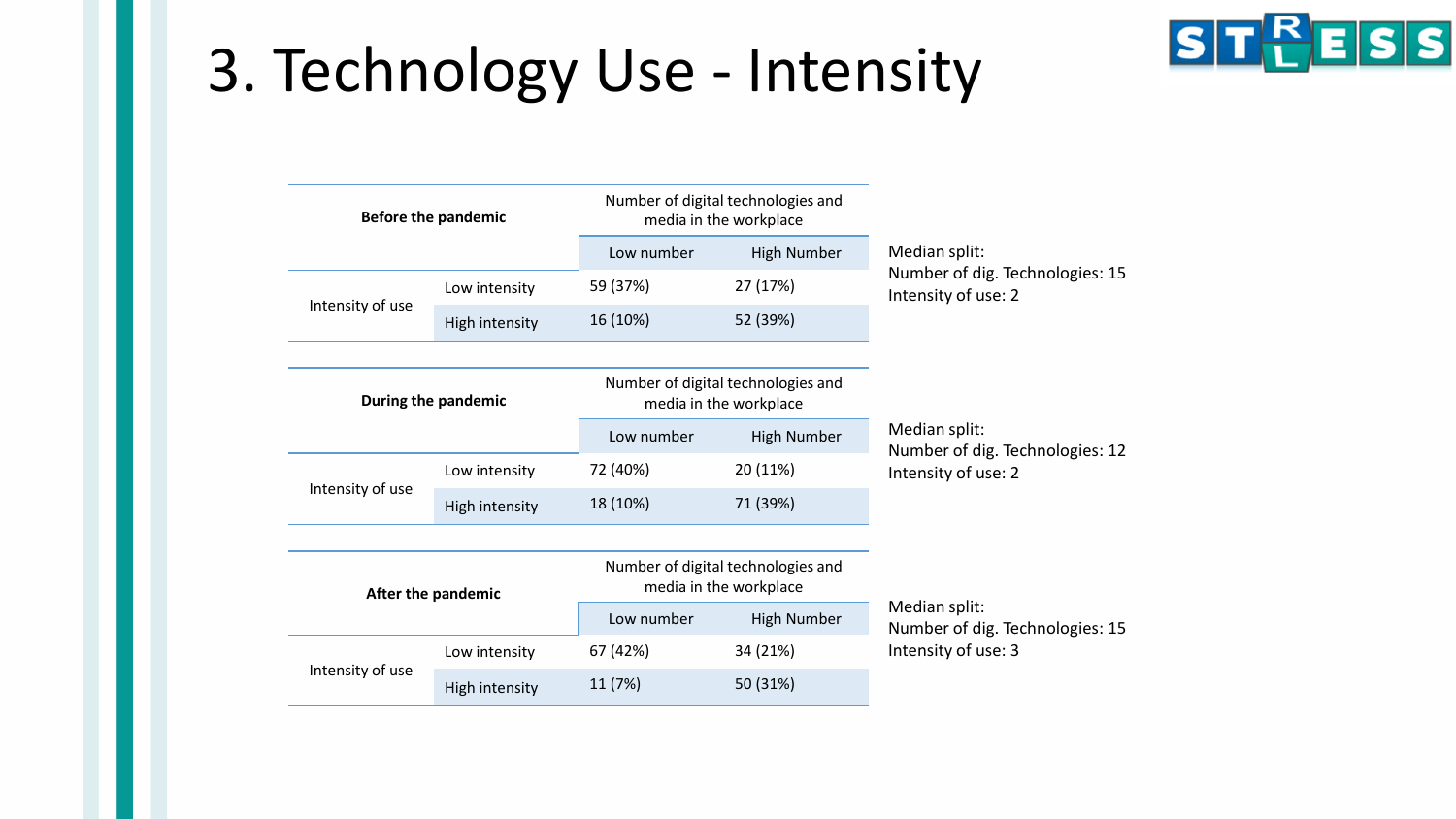#### 4. Stressors due to ICT Use



**ST<sup>R</sup>ESS**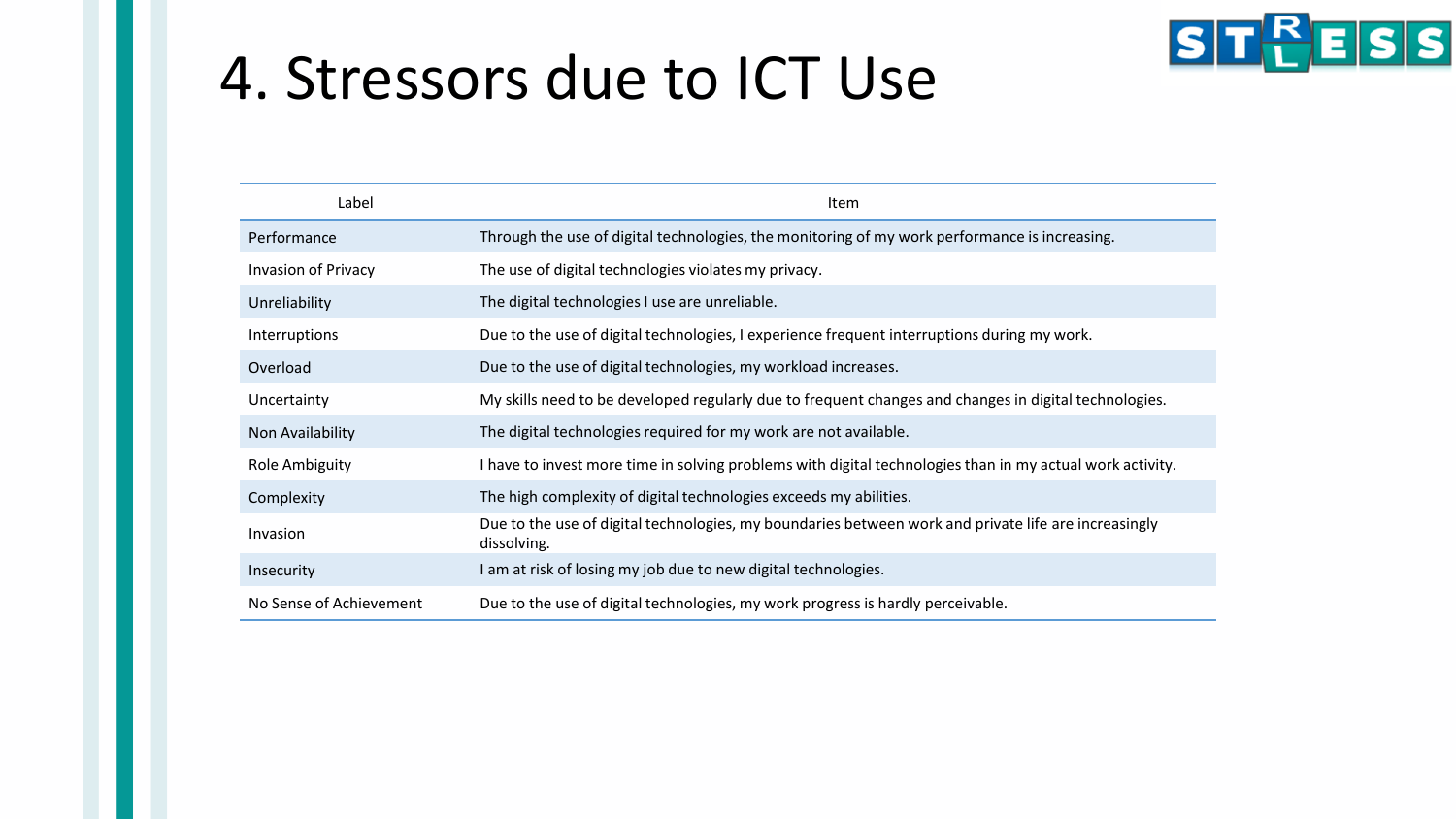

# STEESS<br>4. Stressors due to ICT Use - Distribution

| Stressor ( $N \ge 177$ )   | Do not Agree at All | <b>Rather Disagree</b> | <b>Partly Agree</b> | <b>Rather Agree</b> | <b>Fully Agree</b> |
|----------------------------|---------------------|------------------------|---------------------|---------------------|--------------------|
| Performance                | 12%                 | 14%                    | 18%                 | 32%                 | 25%                |
| <b>Invasion of Privacy</b> | 18%                 | 28%                    | 24%                 | 21%                 | 8%                 |
| Unreliability              | 25%                 | 38%                    | 25%                 | 8%                  | 4%                 |
| Interruptions              | 16%                 | 27%                    | 21%                 | 18%                 | 17%                |
| Overload                   | 15%                 | 18%                    | 17%                 | 26%                 | 24%                |
| Uncertainty                | 7%                  | 11%                    | 17%                 | 29%                 | 36%                |
| Non Availability           | 43%                 | 31%                    | 17%                 | 7%                  | 2%                 |
| <b>Role Ambiguity</b>      | 35%                 | 31%                    | 21%                 | 7%                  | 6%                 |
| Complexity                 | 46%                 | 31%                    | 14%                 | 6%                  | 3%                 |
| Invasion                   | 9%                  | 14%                    | 29%                 | 24%                 | 24%                |
| Insecurity                 | 64%                 | 26%                    | 7%                  | 2%                  | 1%                 |
| No Sense of Achievement    | 35%                 | 33%                    | 24%                 | 8%                  | 1%                 |

#### Fully Agree > 15%: red



**62% of all participants reported at least at one factor severe stress!**

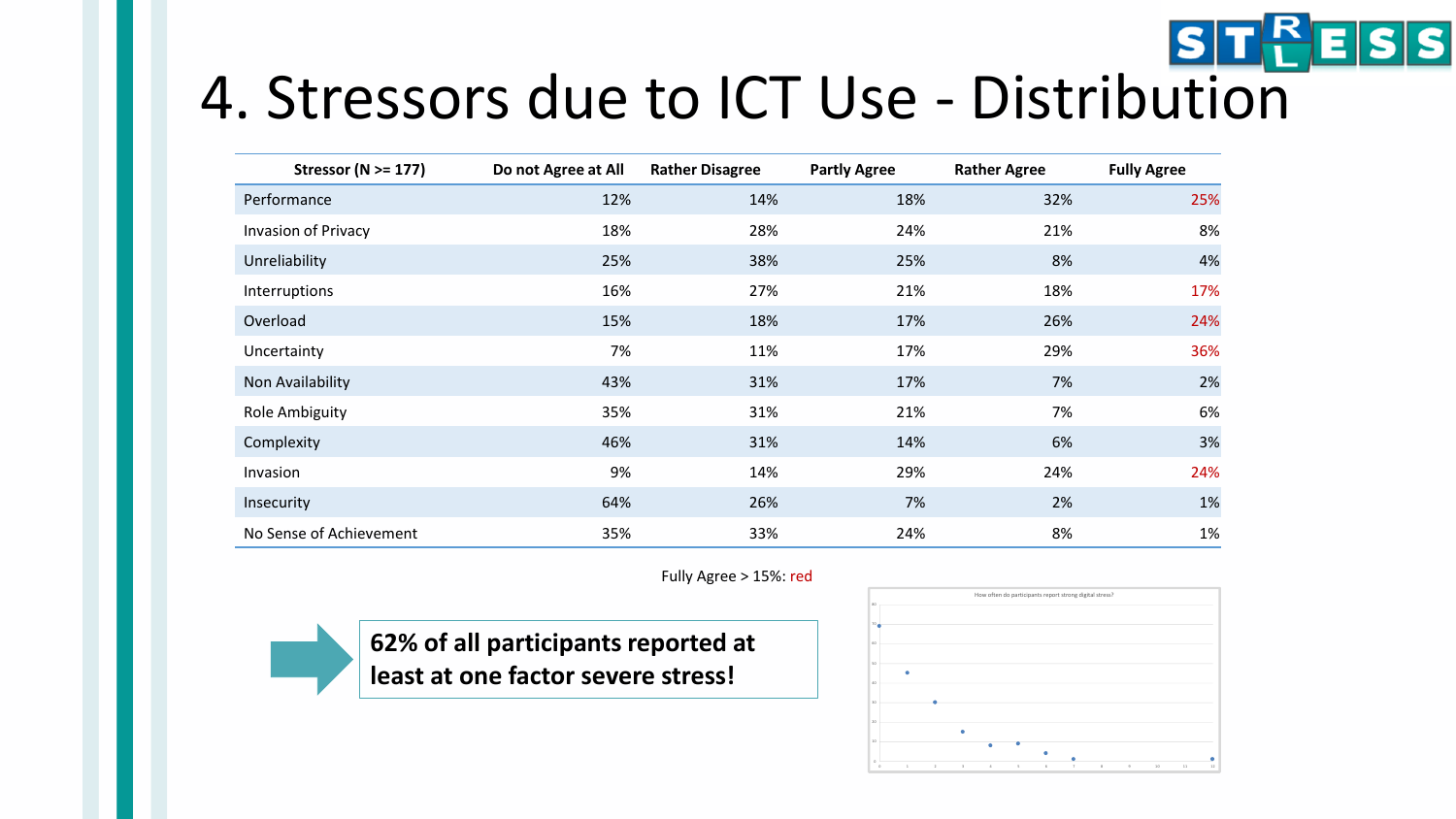

#### 4. Stressors due to ICT Use

**PROPORTION OF RESPONDENTS WHO RESPONDED EITHER WITH (3) RATHER AGREE OR (4) STRONGLY AGREE**

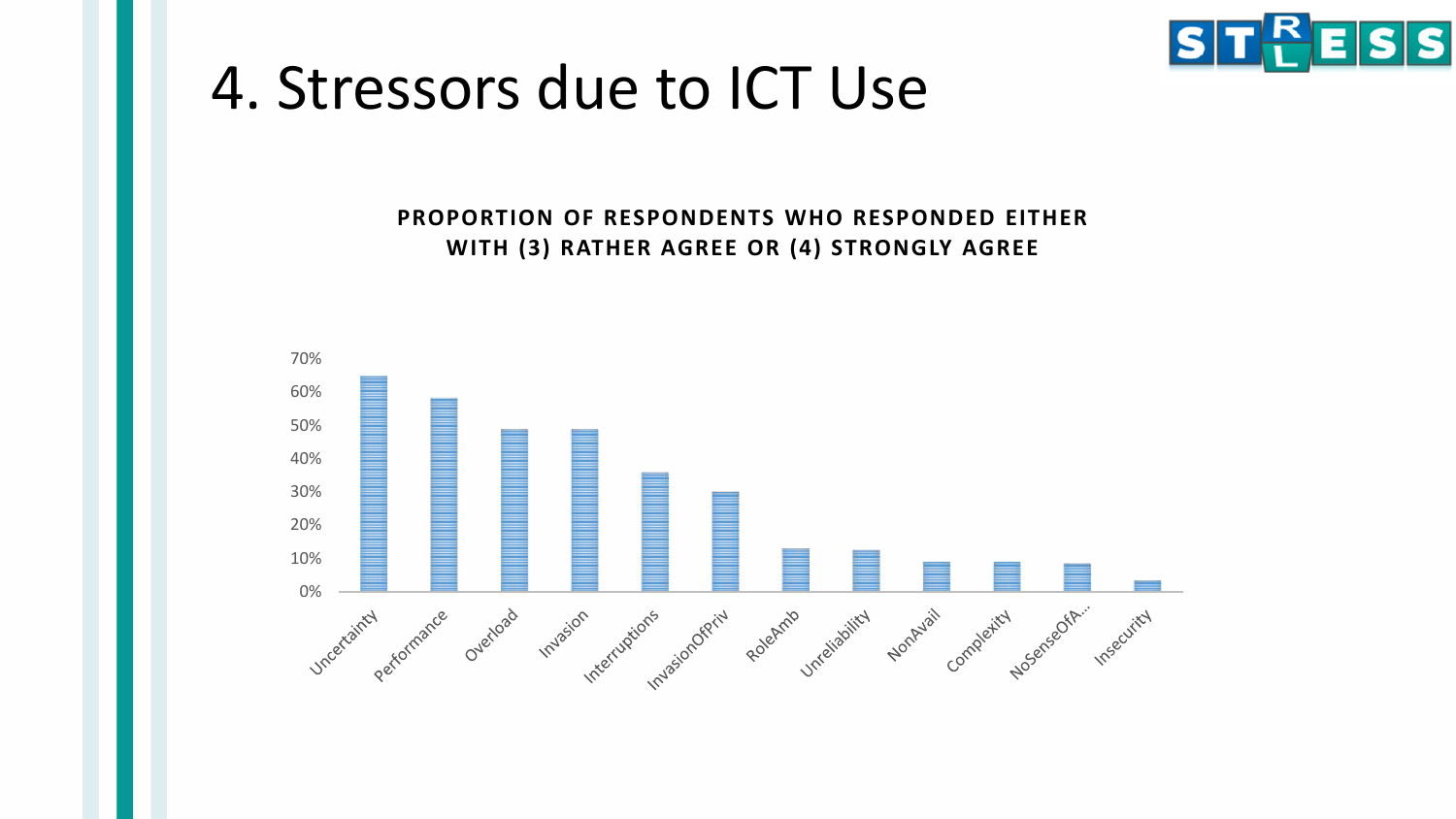# 4. Stressors due to ICT Use - Country Level



(0) do not agree at all; (1) rather disagree; (2) partly agree ; (3) rather agree (4) fully agree  $\blacksquare$  Minimum: red

Maximum: green

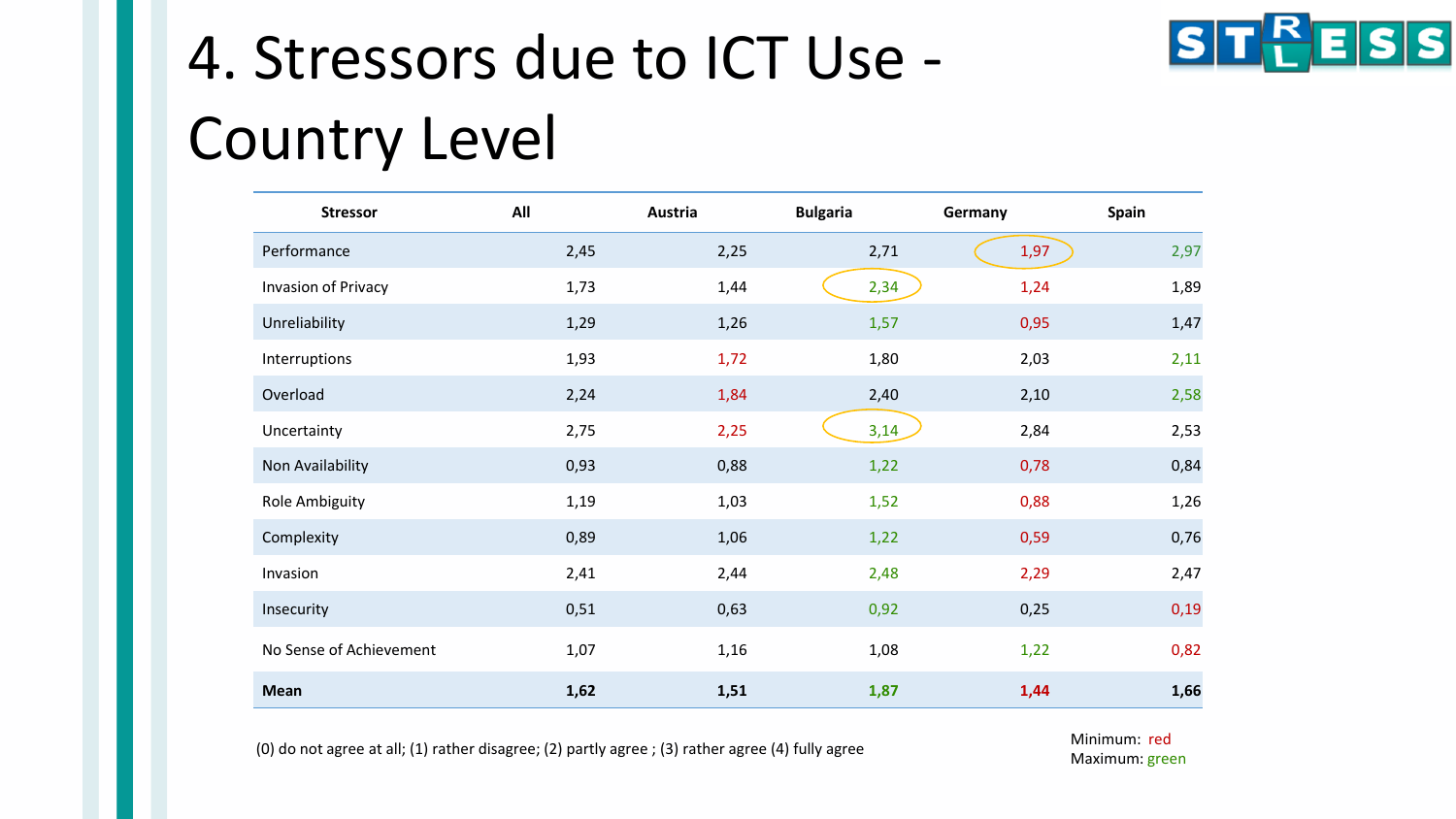

# 4. Stressors due to ICT Use - Company Level

| <b>Stressor</b>         | <b>Micro</b> | Small | Medium       | Large |
|-------------------------|--------------|-------|--------------|-------|
| Performance             | 2,56         | 2,23  | 2,57         | 2,44  |
| Invasion of Privacy     | 1,9          | 1,54  | 1,65         | 1,88  |
| Unreliability           | 1,51         | 1,19  | 1,28         | 1,2   |
| Interruptions           | 2,43         | 1,74  | 1,87         | 1,73  |
| Overload                | 2,35         | 2,11  | 2,1          | 2,34  |
| Uncertainty             | 2,88         | 2,48  | 2,9          | 2,75  |
| Non Availability        | 1,08         | 0,79  | $\mathbf{1}$ | 0,95  |
| Role Ambiguity          | 1,37         | 1,09  | 1,1          | 1,07  |
| Complexity              | $\mathbf{1}$ | 0,81  | 0,84         | 0,88  |
| Invasion                | 2,58         | 2,38  | 2,19         | 2,44  |
| Insecurity              | 0,46         | 0,47  | 0,52         | 0,58  |
| No Sense of Achievement | 1,12         | 1,11  | 1,1          | 1,07  |
| <b>Mean</b>             | 1,77         | 1,5   | 1,59         | 1,61  |

Minimum: red Maximum: green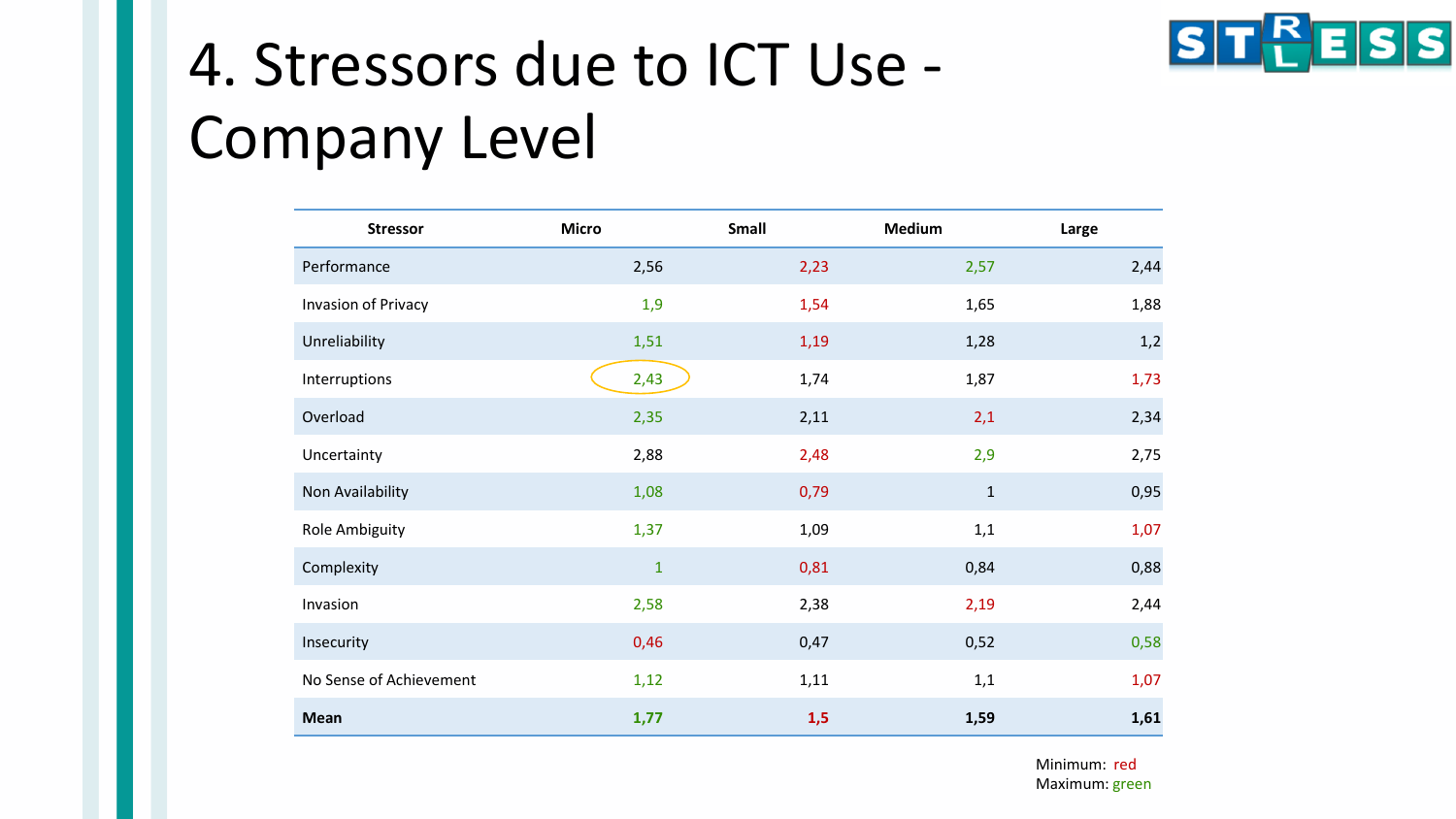# 4. Stressors due to ICT Use - Country/ Company Level



|                            |                | Austria      |              |                |              | <b>Bulgaria</b> |              |       |              | Germany        |                |       |              | Spain        |      |                |
|----------------------------|----------------|--------------|--------------|----------------|--------------|-----------------|--------------|-------|--------------|----------------|----------------|-------|--------------|--------------|------|----------------|
| <b>Stressor</b>            | <b>Micro</b>   | <b>Small</b> | Med.         | Large          | <b>Micro</b> | <b>Small</b>    | Med.         | Large | <b>Micro</b> | <b>Small</b>   | Med.           | Large | <b>Micro</b> | <b>Small</b> | Med. | Large          |
| Performance                | 3              | 2,08         | 1,67         | $\overline{2}$ | 2,64         | 2,5             | 2,5          | 3,09  | 2,07         | 1,83           | 2,36           | 1,86  | 2,77         | 2,89         | 3,5  | 2,86           |
| Invasion of<br>Privacy     | 1,71           | 1,15         | 1,67         | 1,75           | 2,4          | 2,17            | 2,5          | 2,36  | 1,57         | 1,06           | 1,09           | 1,36  | 1,79         | 2,22         | 1,29 | 2,29           |
| Unreliability              | 1,57           | 1,08         | $\mathbf 0$  | 1,75           | 1,5          | 1,67            | 1,7          | 1,36  | 1,29         | 0,84           | $\mathbf{1}$   | 0,71  | 1,71         | 1,44         | 1,43 | 1,29           |
| Interruptions              | $\overline{2}$ | 1,61         | 2,33         | 1,5            | 2,07         | 1,5             | 2,1          | 1,46  | 2,79         | 1,79           | 1,91           | 1,79  | 2,64         | 2,11         | 1,29 | $\overline{2}$ |
| Overload                   | $\overline{2}$ | 1,85         | 1,5          | 1,75           | 2,07         | 2,58            | 2,4          | 2,36  | 2,31         | 1,74           | 2,27           | 2,29  | 2,86         | 2,67         | 1,57 | 2,86           |
| Uncertainty                | 3              | 1,85         | 1,67         | 2,5            | 2,87         | 3,08            | 3,3          | 3,3   | 3,36         | 2,5            | $\overline{3}$ | 2,57  | 2,36         | 2,56         | 2,71 | 2,43           |
| Non<br>Availability        | 1,14           | 1,08         | $\mathbf{1}$ | 0,38           | 1,36         | $\mathbf{1}$    | 1,3          | 1,36  | 1,07         | 0,74           | 0,91           | 0,5   | 0,79         | 0,22         | 0,71 | 1,86           |
| Role<br>Ambiguity          | $\mathbf{1}$   | 1,23         | $\mathbf{1}$ | 0,88           | 1,47         | 1,5             | 1,8          | 1,27  | 1,15         | 0,74           | 1,09           | 0,57  | 1,64         | 1,11         | 0,14 | 1,57           |
| Complexity                 | 1,33           | 1,23         | 1,33         | 0,62           | 1,27         | 1,08            | 1,3          | 1,18  | 0,57         | 0,58           | 0,73           | 0,43  | $\mathbf{1}$ | 0,33         | 0,14 | 1,43           |
| Invasion                   | 3              | 2,46         | 1,67         | $\overline{2}$ | 2,33         | 2,5             | 2,4          | 2,82  | 2,64         | $\overline{2}$ | 2,46           | 2,21  | 2,57         | 2,89         | 1,71 | 2,57           |
| Insecurity                 | 0,43           | 0,69         | 0,67         | 0,75           | 0,73         | 0,75            | $\mathbf{1}$ | 1,18  | 0,36         | 0,32           | 0,36           | 0     | 0,29         | 0,11         | 0    | 0,33           |
| No sense of<br>Achievement | 1,43           | 1,08         | 1,33         | 1,12           | 1,13         | 0,83            | 1,1          | 1,36  | 1,21         | 1,47           | 1,46           | 0,79  | 0,86         | 0,78         | 0,43 | 1,29           |
| Mean                       | 1,8            | 1,45         | 1,32         | 1,42           | 1,82         | 1,76            | 1,95         | 1,93  | 1,7          | 1,3            | 1,55           | 1,26  | 1,77         | 1,61         | 1,24 | 1,9            |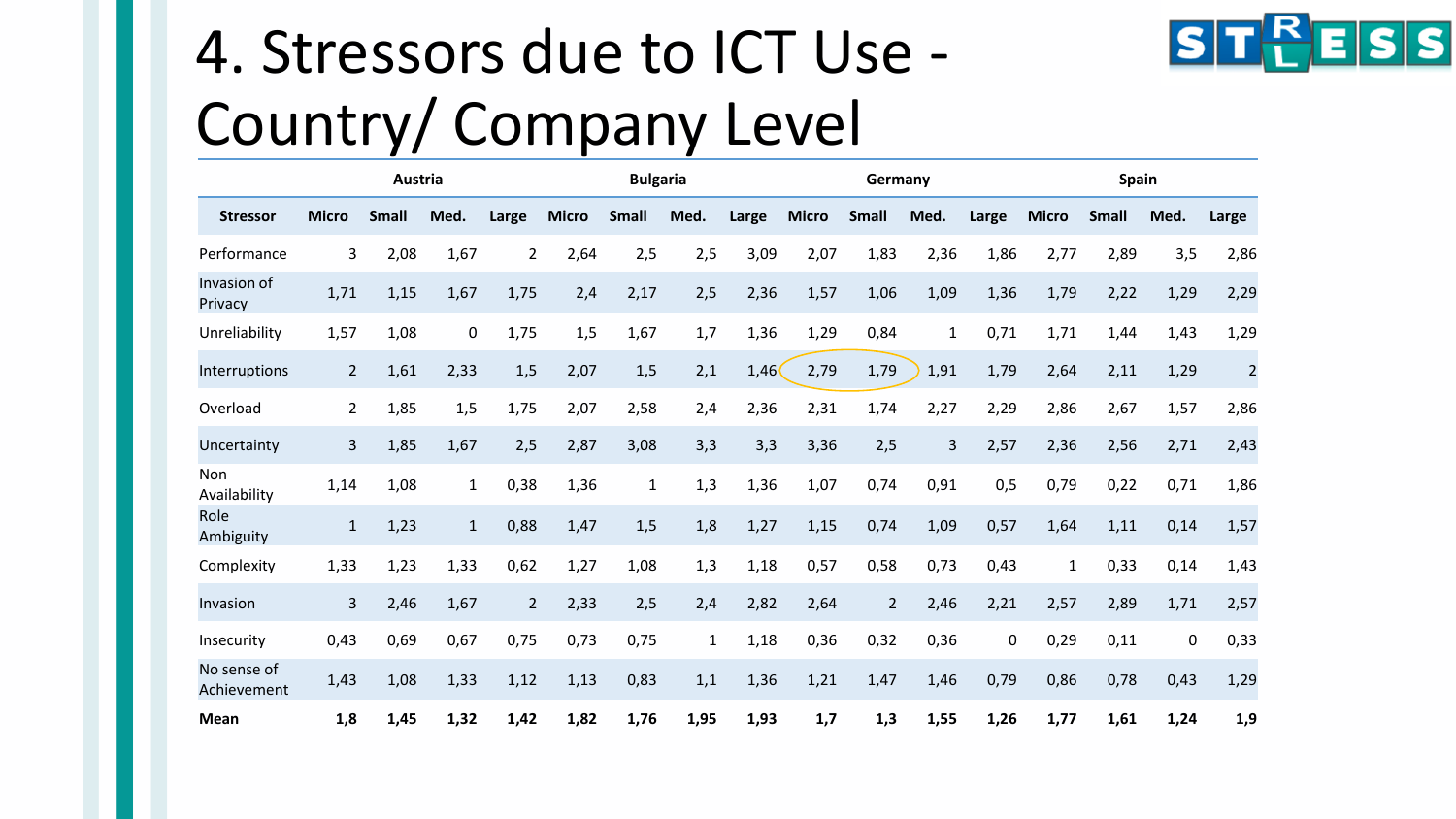

### 4. Stressors due to ICT Use - Gender Level

| <b>Stressor</b>         | <b>Male</b> | Female |
|-------------------------|-------------|--------|
| Performance             | 2,36        | 2,506  |
| Invasion of Privacy     | 1,591       | 1,852  |
| Unreliability           | 1,172       | 1,356  |
| Interruptions           | 1,954       | 1,932  |
| Overload                | 2,264       | 2,216  |
| Uncertainty             | 2,966       | 2,54   |
| Non Availability        | 0,841       | 1,011  |
| Role Ambiguity          | 1,092       | 1,303  |
| Complexity              | 0,83        | 0,932  |
| Invasion                | 2,386       | 2,483  |
| Insecurity              | 0,398       | 0,625  |
| No Sense of Achievement | 1,057       | 1,045  |
| <b>Mean</b>             | 1,576       | 1,65   |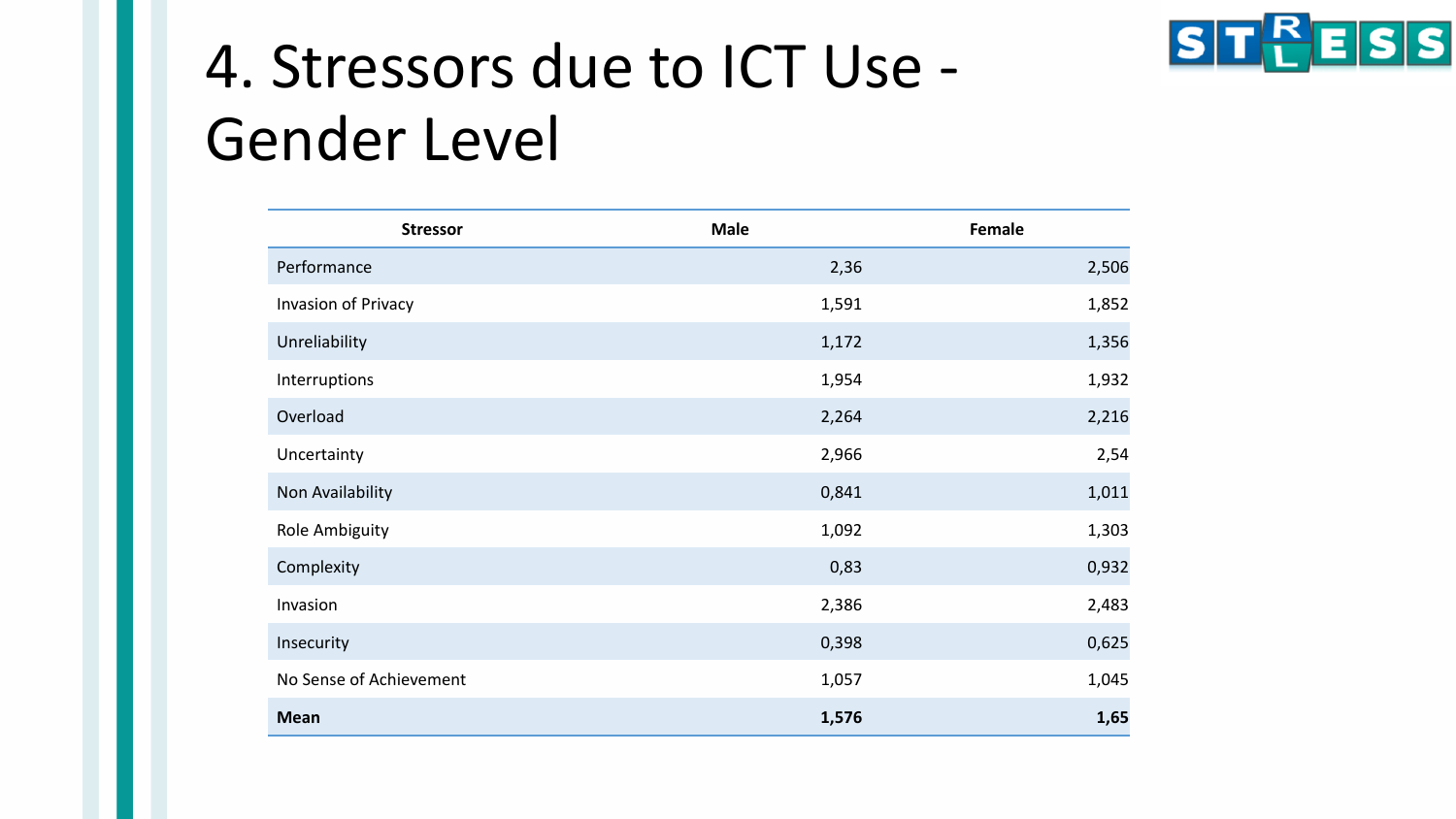

# 4. Stressors due to ICT Use - Age Level

| <b>Stressor</b>            | <b>18-24 Years</b> | <b>25-39 Years</b> | <b>40-59 Years</b> | <b>60-64 Years</b> |
|----------------------------|--------------------|--------------------|--------------------|--------------------|
| Performance                | 2,545              | 2,513              | 2,446              | $\overline{2}$     |
| <b>Invasion of Privacy</b> | 1,5                | 1,831              | 1,701              | 1,667              |
| Unreliability              | 1,591              | 1,276              | 1,227              | $\mathbf 1$        |
| Interruptions              | 2,318              | 1,987              | 1,882              | 1,167              |
| Overload                   | 2,136              | 2,067              | 2,426              | 2,417              |
| Uncertainty                | 2,714              | 2,5                | 3,059              | 2,75               |
| Non Availability           | 1,091              | 0,921              | 0,868              | $\mathbf 1$        |
| <b>Role Ambiguity</b>      | 1,455              | $\mathbf 1$        | 1,191              | 1,667              |
| Complexity                 | 0,591              | 0,701              | 1,075              | 1,333              |
| Invasion                   | 2,864              | 2,429              | 2,397              | 1,917              |
| Insecurity                 | 0,318              | 0,351              | 0,676              | 0,909              |
| No Sense of Achievement    | 1,091              | 1,026              | 1,088              | 1,167              |
| <b>Mean</b>                | 1,684              | 1,55               | 1,67               | 1,583              |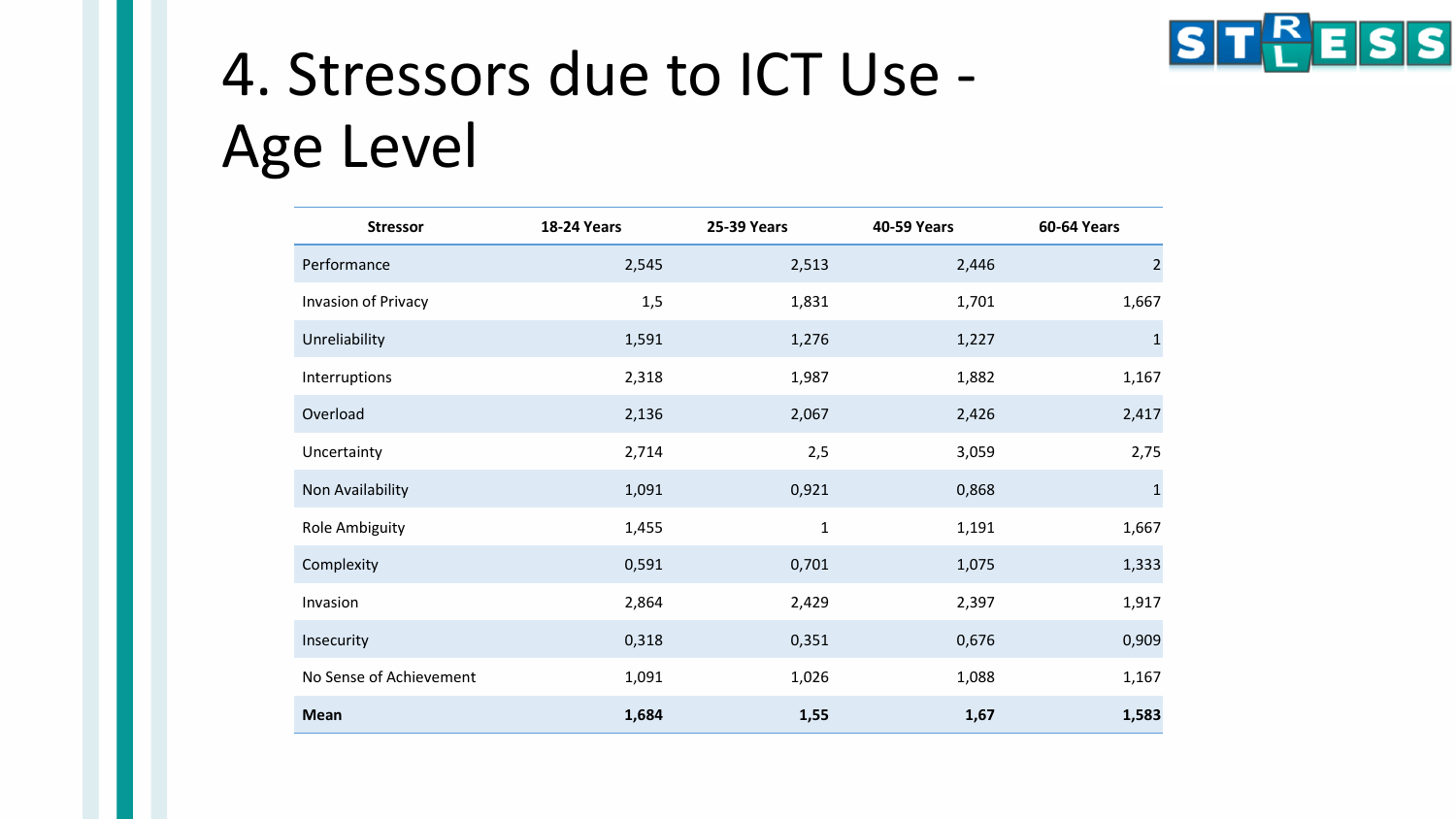

# 5. Stressors due to Home Office - Items

| Label                                       | Item                                                                                                                           |
|---------------------------------------------|--------------------------------------------------------------------------------------------------------------------------------|
| Limited internal communication              | Internal company communication in the home office is only possible to a limited extent.                                        |
| Limited external communication              | External communication (e.g. with customers, cooperation partners) is only possible to a<br>limited extent in the home office. |
| No flexilbe working hours                   | My working hours in the home office are not flexible.                                                                          |
| Not satisfied with working hours            | am not satisfied with my working hours in the home office.                                                                     |
| No time for private care                    | I do not have time for private care obligations (e.g. school-age children).                                                    |
| Can not seperate home working and free time | It is not possible for me to satisfactorily delineate working time and free time in the home<br>office.                        |
| No time to relax                            | I lack time to relax away from the home office.                                                                                |
| Do not like to spend time at home           | I don't like to spend much time at home.                                                                                       |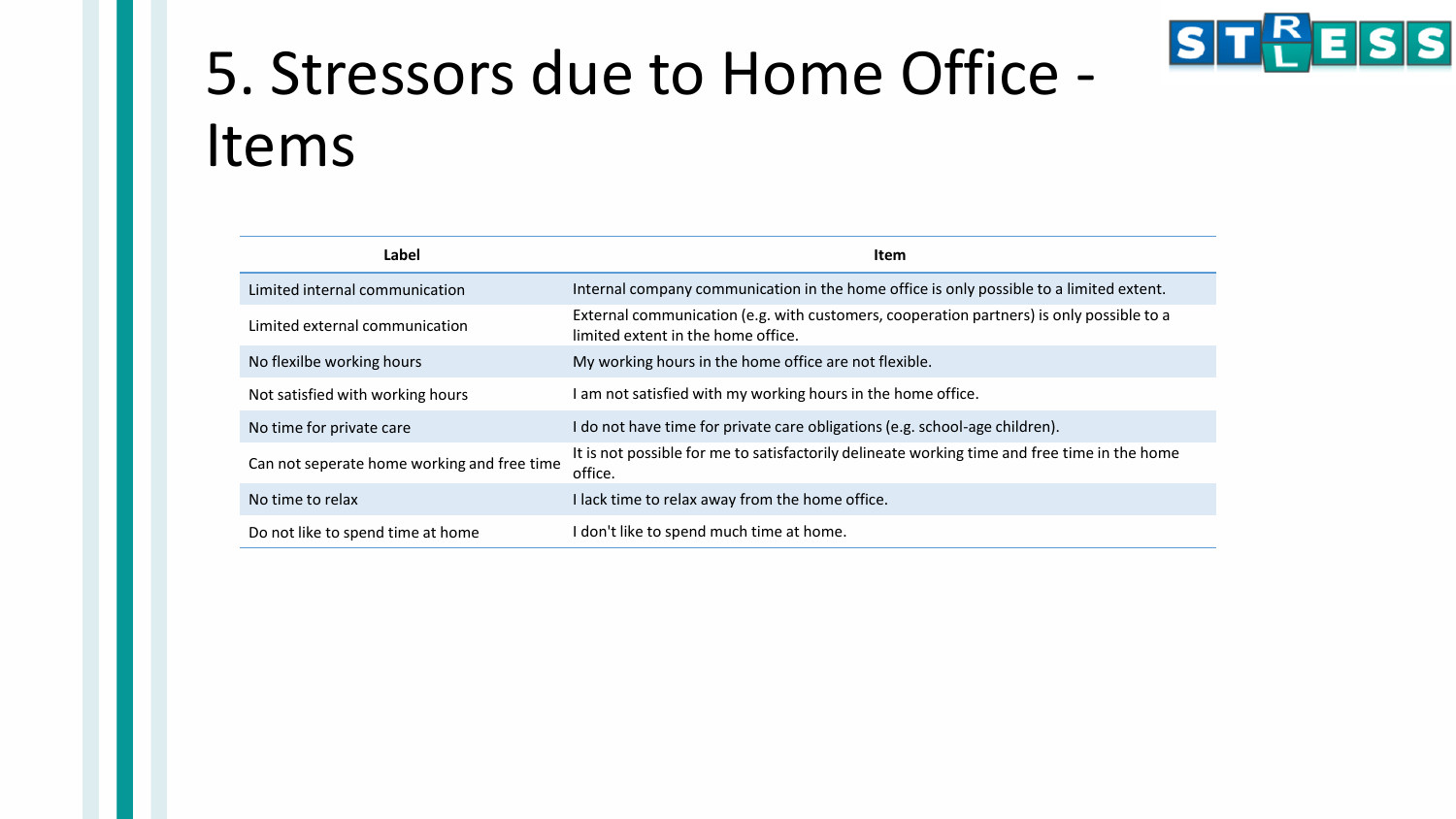

| <b>Stressor</b>                                                                                                                      | Do not Agree at All | <b>Rather Disagree</b> | <b>Partly Agree</b> | <b>Rather Agree</b> | <b>Fully Agree</b> |
|--------------------------------------------------------------------------------------------------------------------------------------|---------------------|------------------------|---------------------|---------------------|--------------------|
| Internal company communication in the<br>home office is only possible to a limited<br>extent.                                        | 20%                 | 19%                    | 26%                 | 24%                 | 10%                |
| External communication (e.g. with<br>customers, cooperation partners) is only<br>possible to a limited extent in the home<br>office. | 22%                 | 29%                    | 20%                 | 18%                 | 12%                |
| My working hours in the home office are<br>not flexible.                                                                             | 33%                 | 27%                    | 16%                 | 16%                 | 9%                 |
| I am not satisfied with my working hours<br>in the home office.                                                                      | 38%                 | 29%                    | 12%                 | 12%                 | 9%                 |
| I do not have time for private care<br>obligations (e.g. school-age children).                                                       | 37%                 | 27%                    | 18%                 | 12%                 | 6%                 |
| It is not possible for me to satisfactorily<br>delineate working time and free time in<br>the home office.                           | 23%                 | 19%                    | 17%                 | 23%                 | 17%                |
| I lack time to relax away from the home<br>office.                                                                                   | 23%                 | 21%                    | 19%                 | 21%                 | 17%                |
| I don't like to spend much time at home.                                                                                             | 28%                 | 25%                    | 23%                 | 15%                 | 10%                |

#### **38% of all participants reported at least at one factor severe stress!**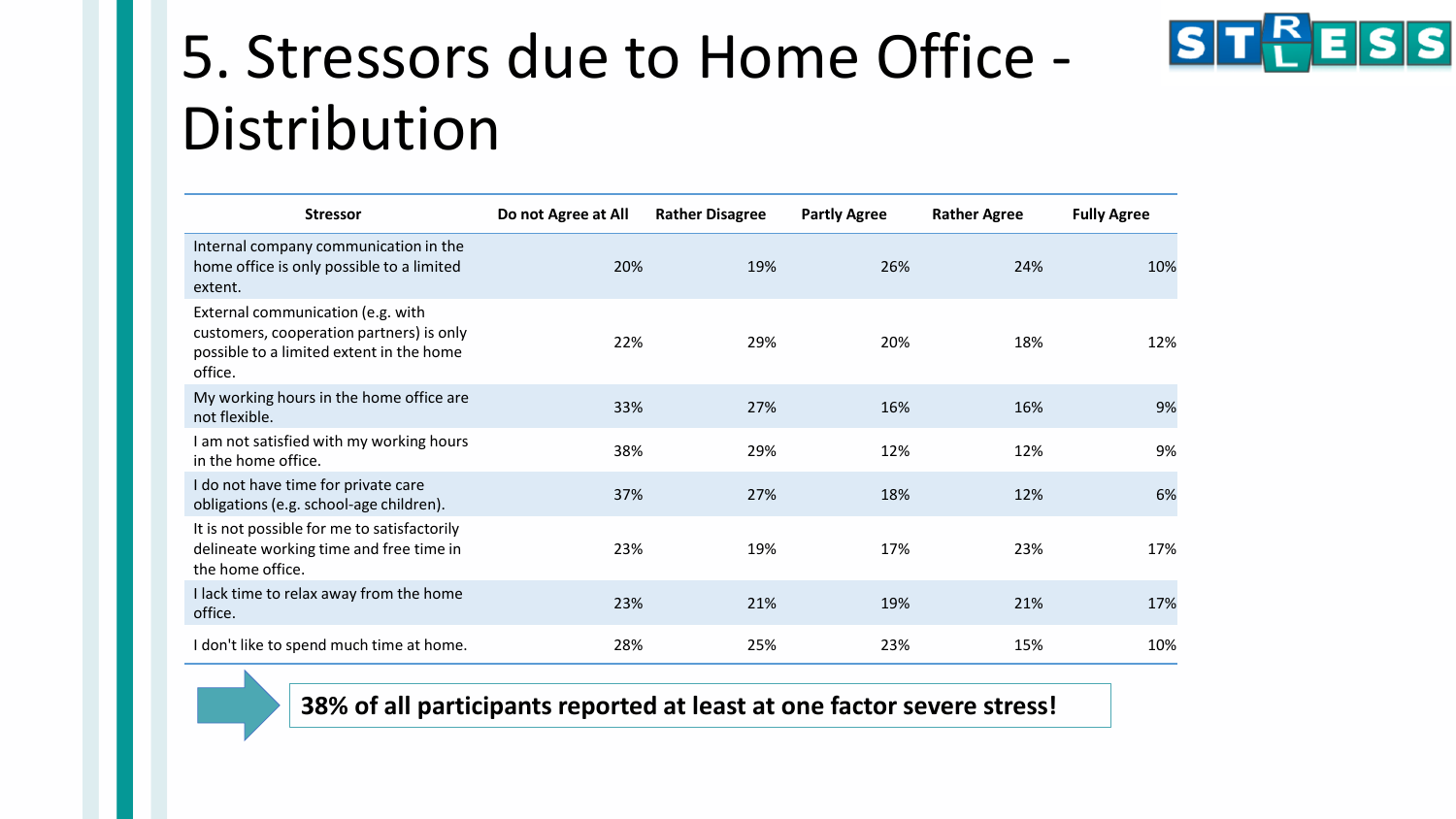

# 5. Stressors due to Home Office – Country Level

| <b>Stressor</b>                                                                                                                   | All  | Austria | <b>Bulgaria</b> | Germany | <b>Spain</b> |
|-----------------------------------------------------------------------------------------------------------------------------------|------|---------|-----------------|---------|--------------|
| Internal company communication in the home<br>office is only possible to a limited extent.                                        | 1,85 | 1,48    | 2,74            | 1,47    | 1,46         |
| External communication (e.g. with customers,<br>cooperation partners) is only possible to a<br>limited extent in the home office. | 1,69 | 1,38    | 2,16            | 1,47    | 1,57         |
| My working hours in the home office are not<br>flexible.                                                                          | 1,42 | 1,12    | 1,74            | 1,38    | 1,24         |
| I am not satisfied with my working hours in the<br>home office.                                                                   | 1,25 | 1,33    | 1,61            | 0,91    | 1,24         |
| I do not have time for private care obligations<br>(e.g. school-age children).                                                    | 1,22 | 1,47    | 1,57            | 0,75    | 1,22         |
| It is not possible for me to satisfactorily<br>delineate working time and free time in the<br>home office.                        | 1,92 | 1,92    | 2,26            | 1,80    | 1,59         |
| I lack time to relax away from the home office.                                                                                   | 1,88 | 2,19    | 2,12            | 1,42    | 2,00         |
| I don't like to spend much time at home.                                                                                          | 1,53 | 2,00    | 1,69            | 1,22    | 1,44         |
| <b>Mean</b>                                                                                                                       | 1,60 | 1,65    | 1,98            | 1,17    | 1,56         |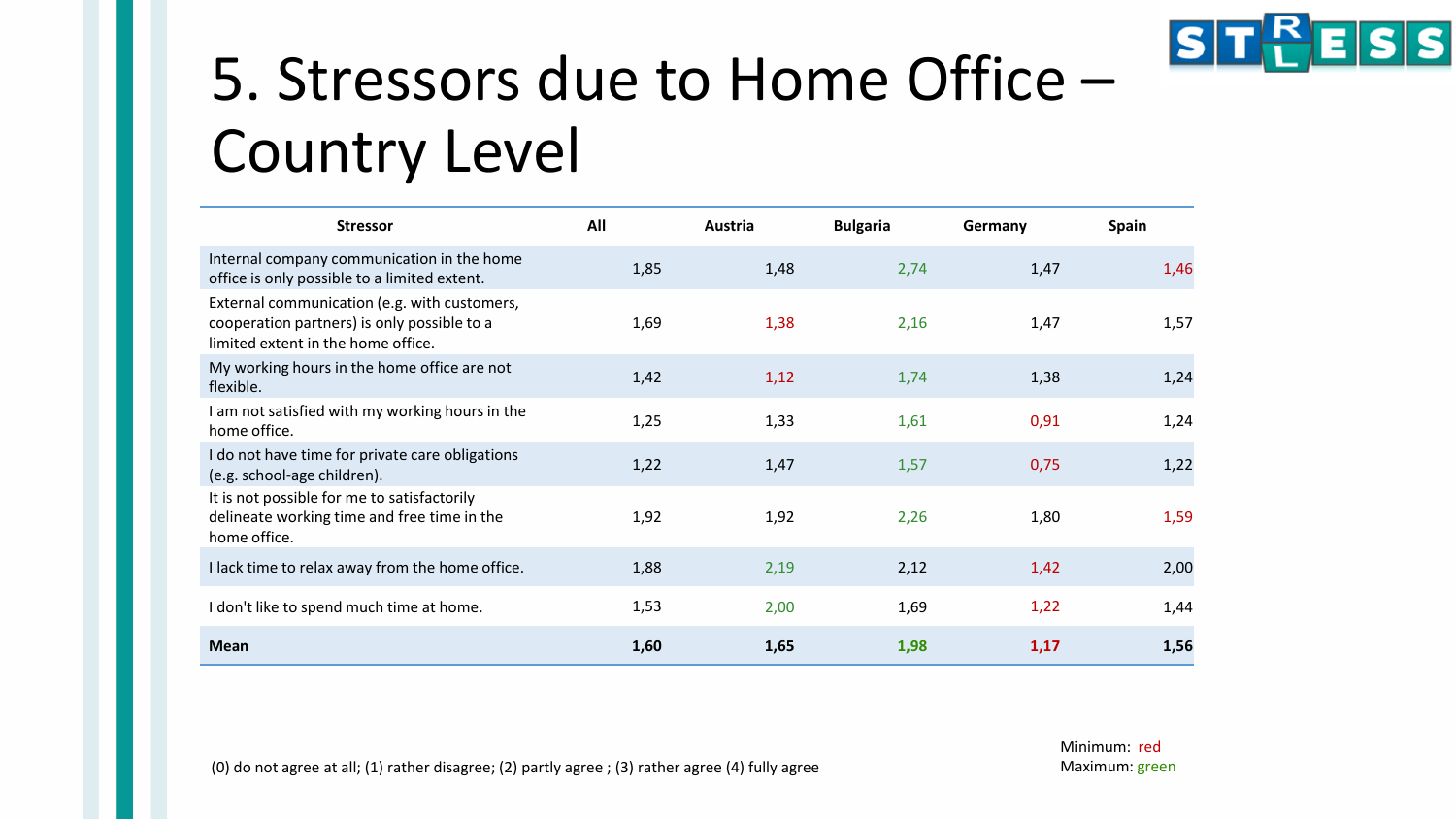# 5. Stressors due to Home Office - STPESS Company Level

| <b>Stressor</b>                                                                                                                   | <b>Micro</b> | <b>Small</b> | <b>Medium</b> | Large |
|-----------------------------------------------------------------------------------------------------------------------------------|--------------|--------------|---------------|-------|
| Internal company communication in the home office<br>is only possible to a limited extent.                                        | 1,79         | 1,63         | 1,69          | 2,13  |
| External communication (e.g. with customers,<br>cooperation partners) is only possible to a limited<br>extent in the home office. | 1,89         | 1,56         | 1,69          | 1,51  |
| My working hours in the home office are not flexible.                                                                             | 1,3          | 1,69         | 1,36          | 1,32  |
| I am not satisfied with my working hours in the home<br>office.                                                                   | 1,28         | 1,17         | 1,14          | 1,47  |
| I do not have time for private care obligations (e.g.<br>school-age children).                                                    | 1,08         | 1,29         | 1,04          | 1,38  |
| It is not possible for me to satisfactorily delineate<br>working time and free time in the home office.                           | 2,09         | 1,78         | 1,63          | 2,08  |
| I lack time to relax away from the home office.                                                                                   | 2,09         | 1,76         | 1,7           | 1,89  |
| I don't like to spend much time at home.                                                                                          | 1,44         | 1,44         | 1,75          | 1,55  |
| Mean                                                                                                                              | 1,62         | 1,54         | 1,5           | 1,67  |

Minimum: red Maximum: green

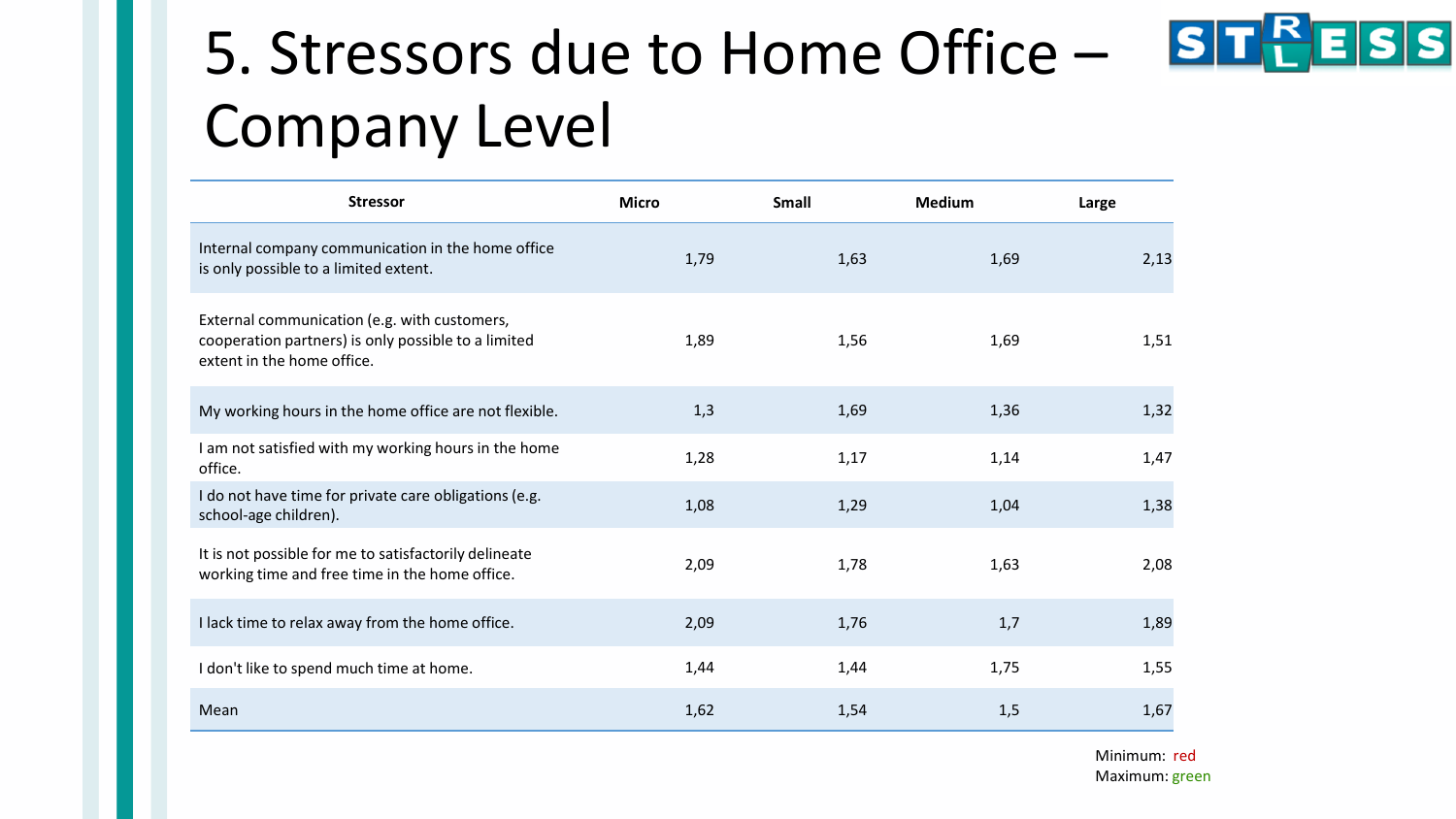

### Stressors due to Home Office – Gender Level

| <b>Stressor</b>                                                                                                                | <b>Male</b>  | Female |
|--------------------------------------------------------------------------------------------------------------------------------|--------------|--------|
| Internal company communication in the home office is only possible to a limited extent.                                        | 1,706        | 1,988  |
| External communication (e.g. with customers, cooperation partners) is only possible to a<br>limited extent in the home office. | 1,578        | 1,795  |
| My working hours in the home office are not flexible.                                                                          | 1,229        | 1,62   |
| I am not satisfied with my working hours in the home office.                                                                   | 1,229        | 1,3    |
| I do not have time for private care obligations (e.g. school-age children).                                                    | $\mathbf{1}$ | 1,456  |
| It is not possible for me to satisfactorily delineate working time and free time in the home<br>office.                        | 1,783        | 2,076  |
| I lack time to relax away from the home office.                                                                                | 1,646        | 2,127  |
| I don't like to spend much time at home.                                                                                       | 1,407        | 1,695  |
| <b>Mean</b>                                                                                                                    | 1,447        | 1,757  |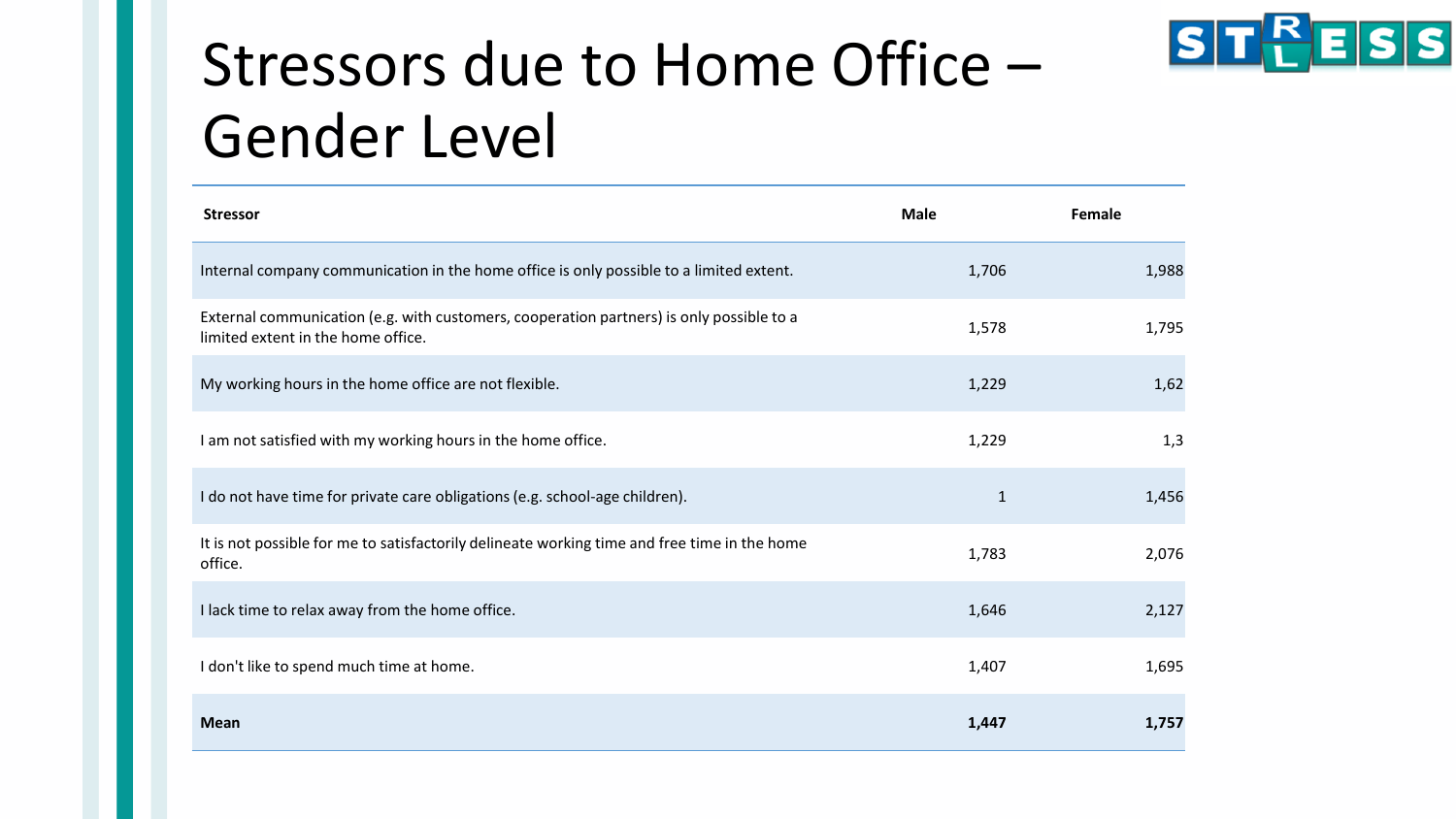# 5. Stressors due to Home Office – STEESS Age Level

| <b>Stressor</b>                                                                                                                   | <b>18-24 Years</b> | <b>25-39 Years</b> | <b>40-59 Years</b> | <b>60-64 Years</b> |
|-----------------------------------------------------------------------------------------------------------------------------------|--------------------|--------------------|--------------------|--------------------|
| Internal company communication in the home office<br>is only possible to a limited extent.                                        | 1,85               | 1,493              | 2,188              | 2,182              |
| External communication (e.g. with customers,<br>cooperation partners) is only possible to a limited<br>extent in the home office. | 1,611              | 1,554              | 1,781              | 2                  |
| My working hours in the home office are not flexible.                                                                             | 1,211              | 1,507              | 1,426              | 1                  |
| I am not satisfied with my working hours in the home<br>office.                                                                   | 1,737              | 1,162              | 1,3                | 0,917              |
| I do not have time for private care obligations (e.g.<br>school-age children).                                                    | 1,6                | 1,161              | 1,283              | 1,083              |
| It is not possible for me to satisfactorily delineate<br>working time and free time in the home office.                           | 2,368              | 1,986              | 1,918              | 1                  |
| I lack time to relax away from the home office.                                                                                   | 2,789              | 1,863              | 1,8                | 1,091              |
| I don't like to spend much time at home.                                                                                          | 2,474              | 1,605              | 1,222              | 1,25               |
| <b>Mean</b>                                                                                                                       | 1,955              | 1,541              | 1,615              | 1,315              |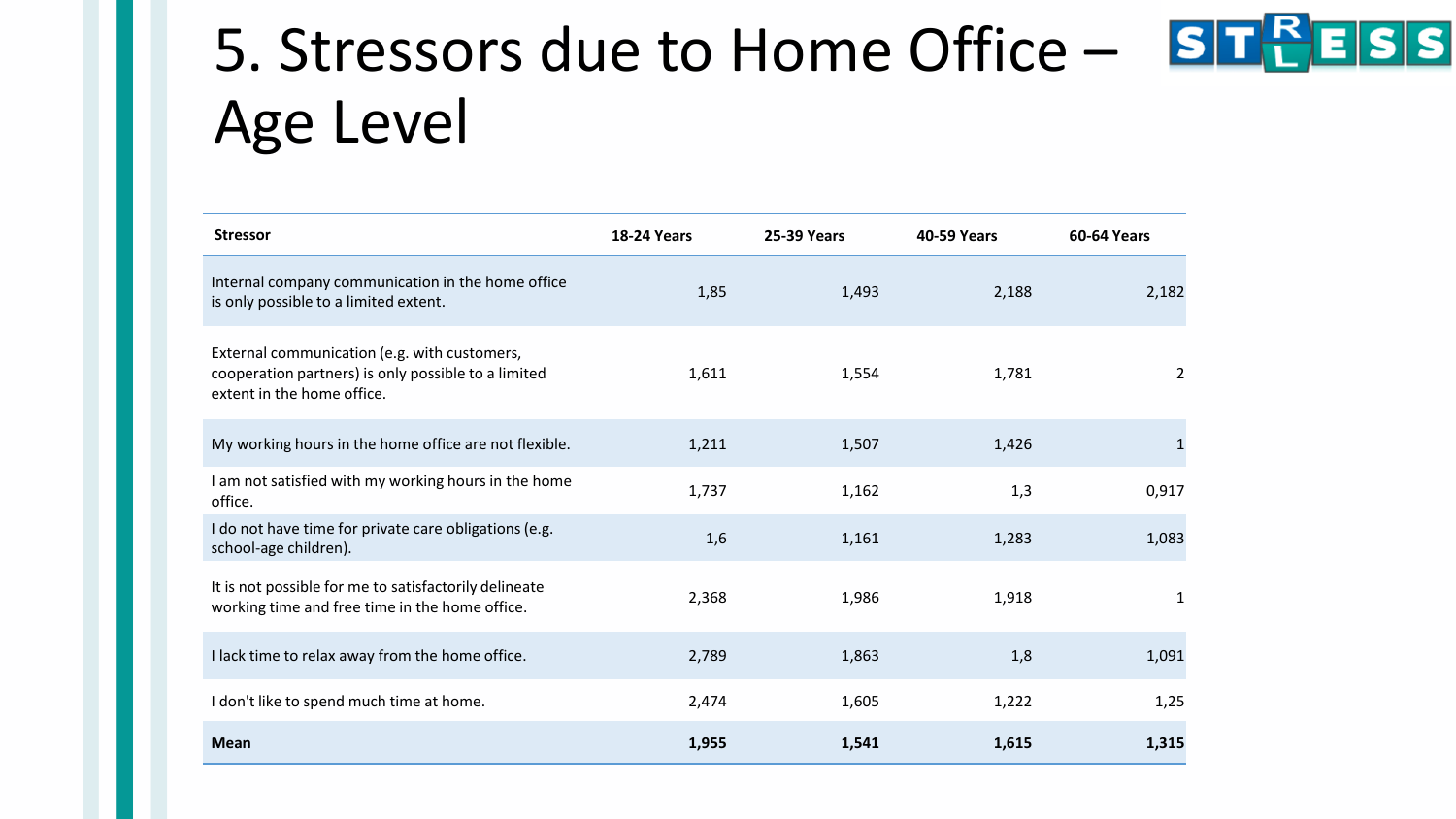

# 5. Stressors due to Home Office – Degree of Home Office

|                                                                                                                                      | $0\%$ (n=21)   | 20% (n=25) | 40% (n=26) | $60\%$ (n=11) | 80% (n=29) | 100% (n=64) |
|--------------------------------------------------------------------------------------------------------------------------------------|----------------|------------|------------|---------------|------------|-------------|
| Internal company communication in the<br>home office is only possible to a limited<br>extent.                                        | 1,85           | 1,88       | 2,12       | 1,64          | 1,93       | 1,72        |
| External communication (e.g. with<br>customers, cooperation partners) is only<br>possible to a limited extent in the home<br>office. | 1,93           | 1,68       | 1,92       | 1,73          | 1,86       | 1,38        |
| My working hours in the home office are<br>not flexible.                                                                             | 2,57           | 1,48       | 1,69       | 1,27          | 1,28       | 1,25        |
| I am not satisfied with my working hours in<br>the home office.                                                                      | 1,5            | 0,92       | 1,23       | 1,36          | 1,17       | 1,44        |
| I do not have time for private care<br>obligations (e.g. school-age children).                                                       | 1,43           | 1,35       | 1,67       | 1,5           | 1,08       | 1,04        |
| It is not possible for me to satisfactorily<br>delineate working time and free time in<br>the home office.                           | 2,38           | 1,71       | 1,73       | 1,91          | 1,97       | 2,08        |
| I lack time to relax away from the home<br>office.                                                                                   | $\overline{2}$ | 1,33       | 1,68       | 2,27          | 1,79       | 2,16        |
| I don't like to spend much time at home.                                                                                             | 1,5            | 1,44       | 1,44       | 1,91          | 1,24       | 1,7         |
| Mean                                                                                                                                 | 1,90           | 1,47       | 1,69       | 1,70          | 1,54       | 1,60        |

Minimum: red Maximum: green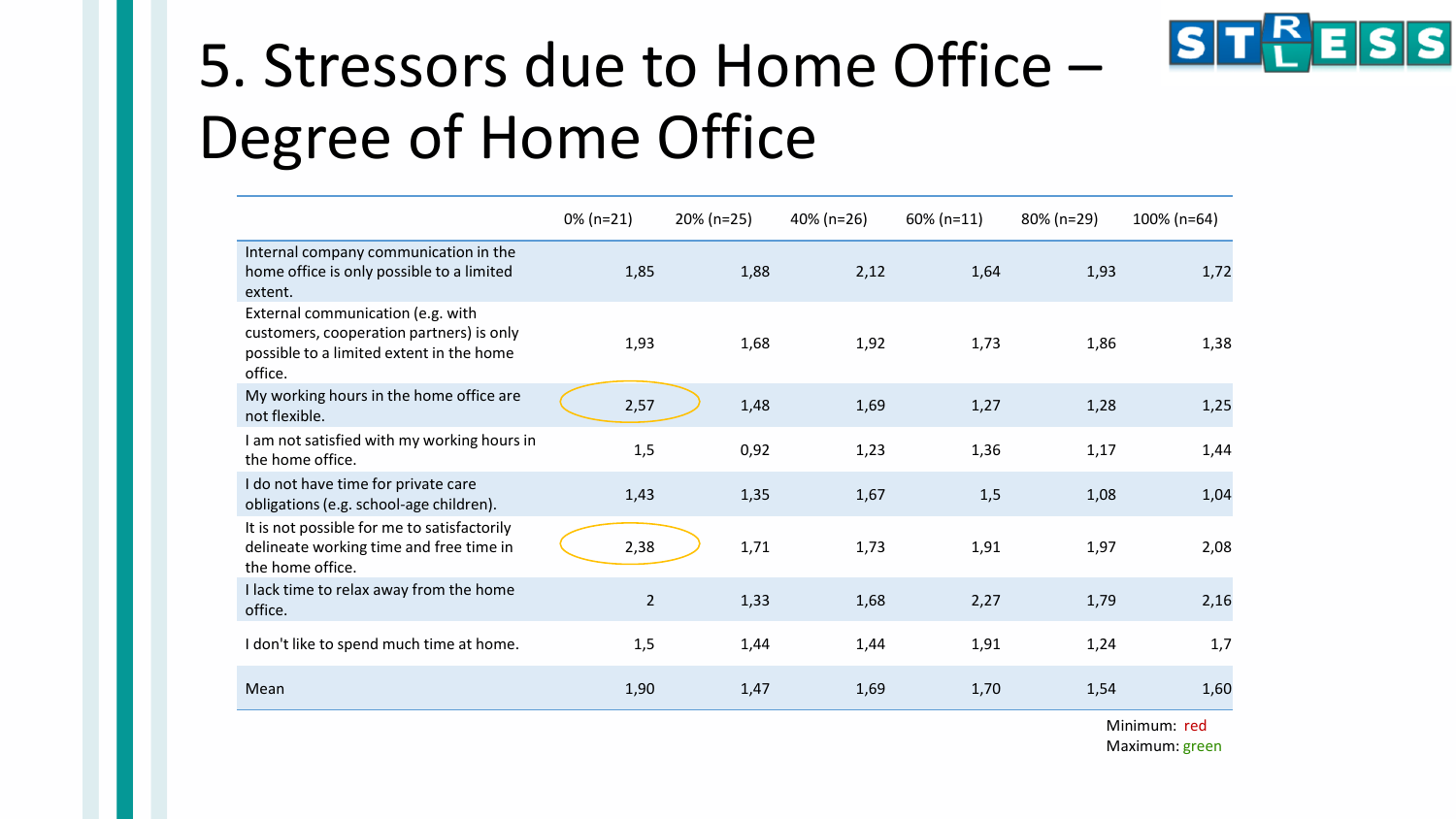

### 5. Stressors due to Home Office – Degree of Home Office

#### **DEGREE OF HOME OFFICE**

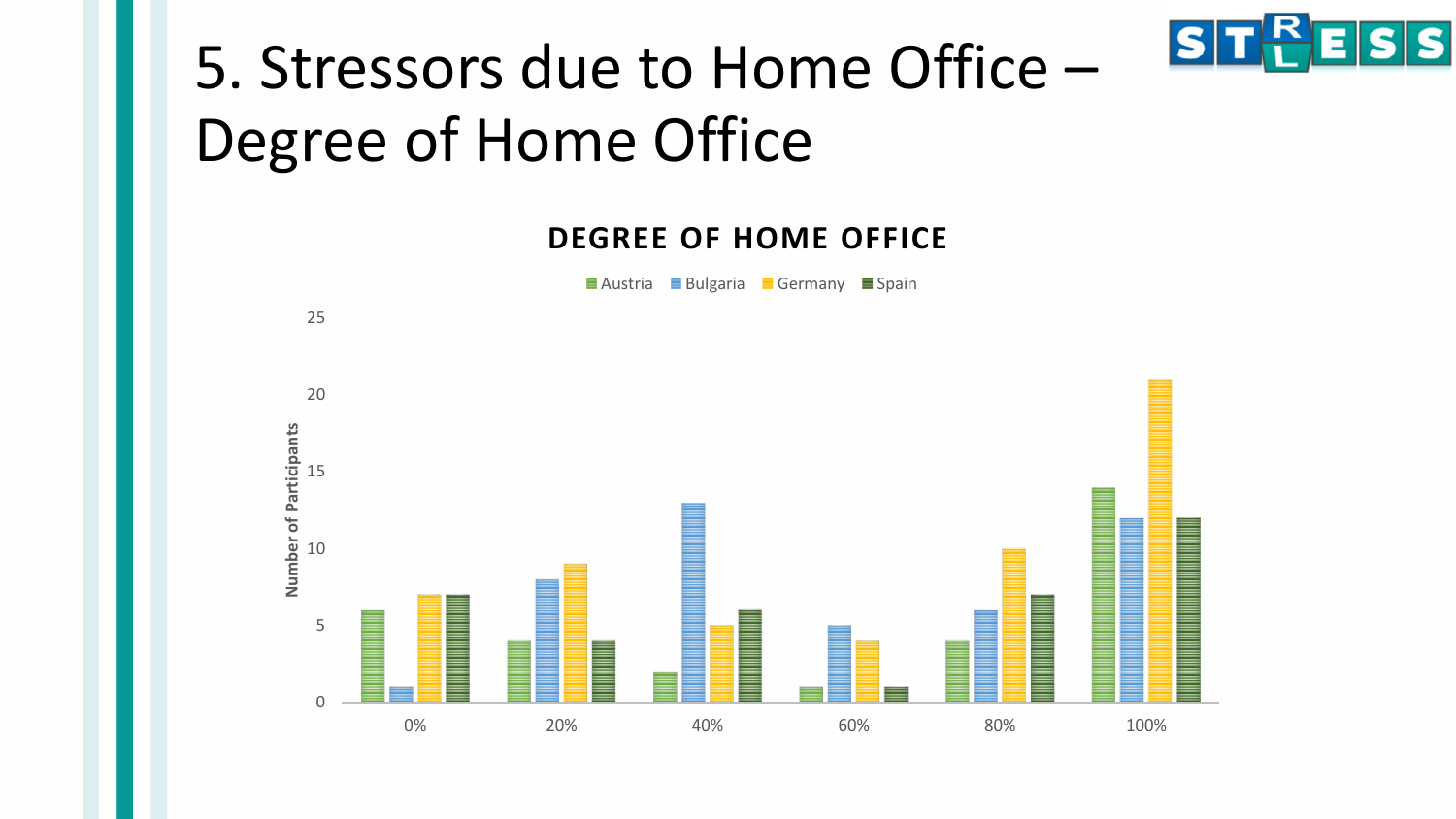

# 5. Equipment in the Home Office

| Equipment                                                                                                                                          | Austria      | <b>Bulgaria</b> | Germany       | <b>Spain</b> |
|----------------------------------------------------------------------------------------------------------------------------------------------------|--------------|-----------------|---------------|--------------|
| I have the necessary digital technologies available in<br>my home office.                                                                          | 3,23         | 3,14            | 3,26          | 3,06         |
| If problems arise with digital technologies in the<br>home office, I receive uncomplicated support.                                                | 2,4          | 2,36            | 2,79          | 2,33         |
| I have the necessary information available for my<br>work in the home office.                                                                      | 3,04         | 3,14            | 3,21          | 3,34         |
| When I work in home office, the necessary spatial<br>conditions are available (e.g. sufficient space for<br>documents, software, tools).e, tools). | 2,58         | 2,66            | 2,84          | 2,81         |
| <b>Mean</b>                                                                                                                                        | 2,81         | 2,83            | 3,03          | 2,89         |
|                                                                                                                                                    |              |                 |               |              |
| Equipment                                                                                                                                          | <b>Micro</b> | <b>Small</b>    | <b>Medium</b> | Large        |
| I have the necessary digital technologies available in<br>my home office.                                                                          | 3,1          | 3,14            | 3,39          | 3,26         |
| If problems arise with digital technologies in the<br>home office, I receive uncomplicated support.                                                | 2,53         | 2,48            | 2,9           | 2,29         |
| I have the necessary information available for my<br>work in the home office.                                                                      | 3,38         | 3,1             | 3,24          | 3,08         |
| When I work in home office, the necessary spatial<br>conditions are available (e.g. sufficient space for<br>documents, software, tools).e, tools). | 2,89         | 2,63            | 2,9           | 2,58         |

Minimum: red Maximum: green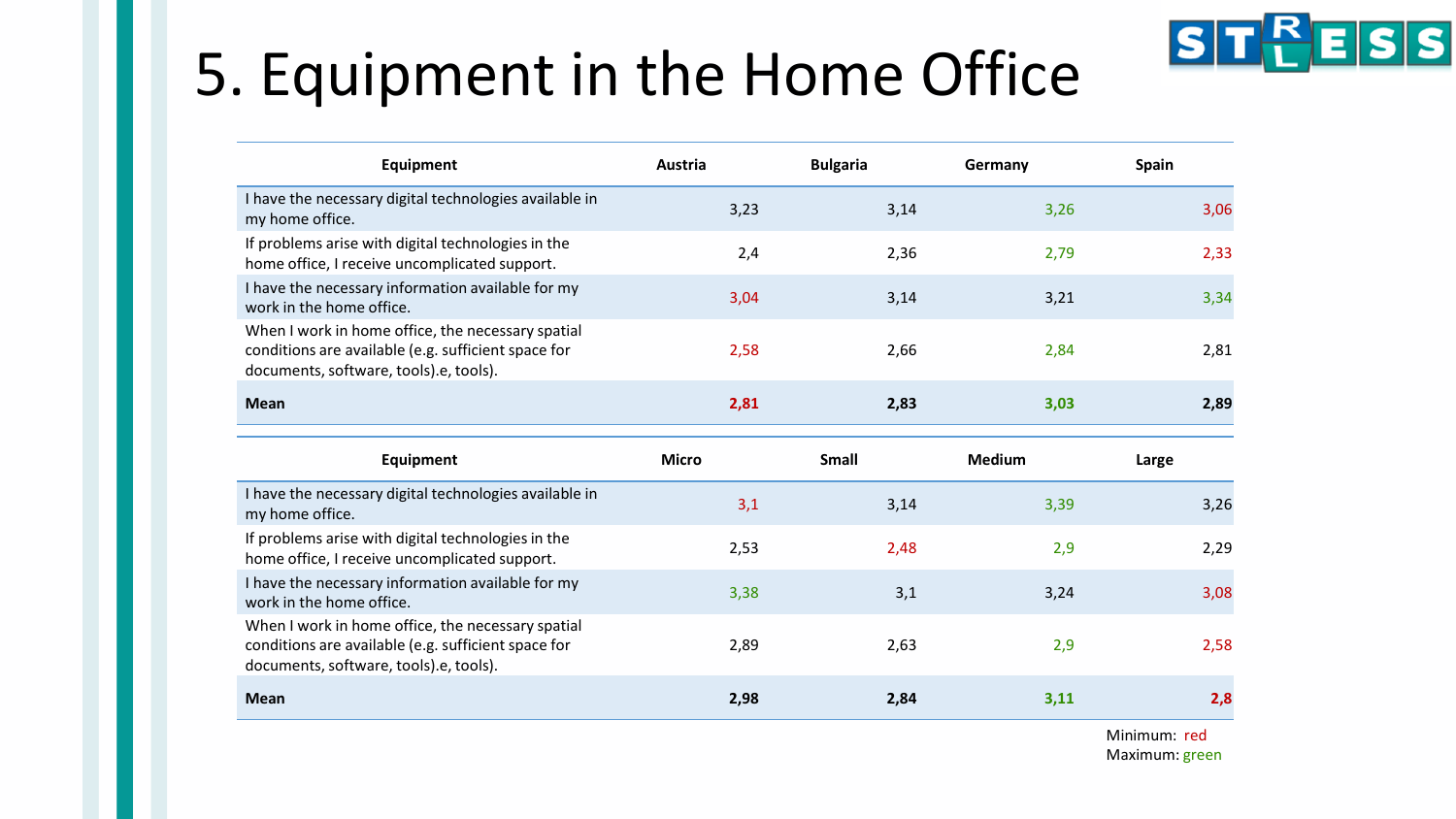### 6. Coping - Items



| Label                | <b>Item</b>                                                             | <b>Strategy</b>          |
|----------------------|-------------------------------------------------------------------------|--------------------------|
| Distraction1         | I kept myself busy with work or other things to get my mind off things. |                          |
| AktBewa1             | I focused on changing something about my situation.                     | Active functional        |
| Verleugnung1         | I told myself that it wasn't true.                                      | Dysfunctional            |
| Drogen               | I have taken alcohol or other substances to make myself feel better.    | Dysfunctional            |
| EmoUnt1              | I have received pep talks from others.                                  | Active functional        |
| VerhaltensRue1       | I have given up dwelling on it.                                         | Cognitive functional     |
| AktBewa2             | I took active action to make the situation better.                      | <b>Active functional</b> |
| Verleugnung2         | I just didn't want to believe this was happening to me.                 | Dysfunctional            |
| AusEmo1              | I gave free rein to my feelings.                                        | Cognitive functional     |
| InstrUnt1            | I sought advice from other people.                                      | Active functional        |
| PosUmdeu1            | I looked at things from a more positive side.                           | Cognitive functional     |
| Selbstbeschuldigung  | I criticised myself and blamed myself.                                  | Dysfunctional            |
| Planung1             | I thought of a plan of what I could do.                                 | Active functional        |
| EmoUnt2              | Someone comforted me and showed me understanding.                       | Active functional        |
| VerhaltensRue2       | I didn't even try to take control of the situation anymore.             | Cognitive functional     |
| PosUmdeu2            | I found something good in what happened to me.                          | Cognitive functional     |
| Humor1               | I made jokes about it.                                                  | Cognitive functional     |
| Ablenkung2           | I did something to distract myself.                                     | Cognitive functional     |
| Akzeptanz1           | I made peace with the fact that it happened.                            | Cognitive functional     |
| AusEmo2              | I have been open about how bad I feel.                                  | Active functional        |
| Religion             | I have found support in my faith.                                       | Cognitive functional     |
| InstrUnt2            | I have asked other people for help.                                     | Active functional        |
| Akzeptanz2           | I have learned to live with it.                                         | Cognitive functional     |
| Planung <sub>2</sub> | I have thought a lot about what would be the right thing to do here.    | Active functional        |
| Humor <sub>2</sub>   | I have taken everything with humour.                                    | Cognitive functional     |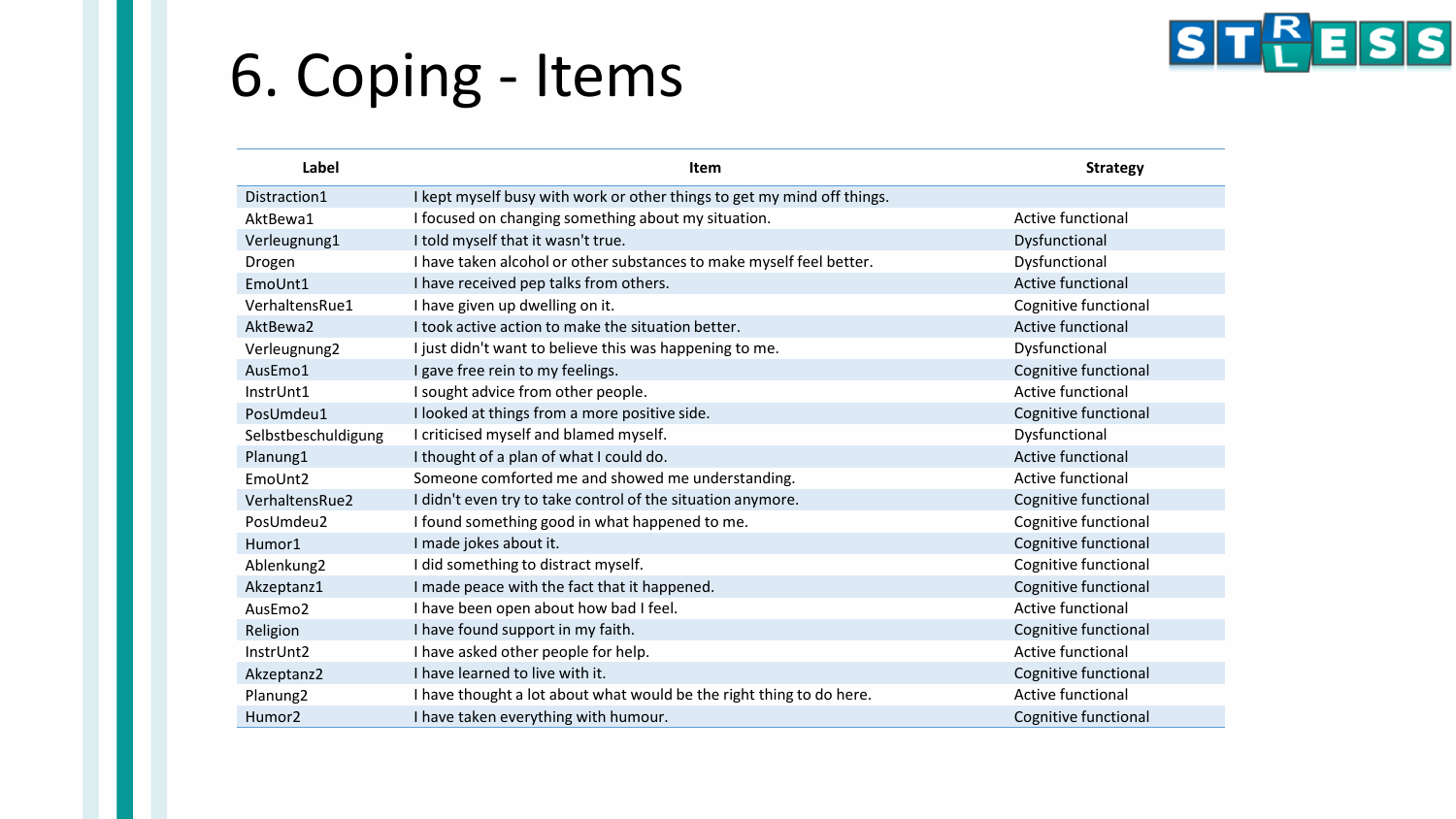# 6. Coping - Strategies



| <b>Strategy</b>                                                         | <b>Technostress</b> | Homeoffice | <b>Difference</b> |
|-------------------------------------------------------------------------|---------------------|------------|-------------------|
| I kept myself busy with work or other things to get my mind off things. | 1,98                | 1,99       | $-0,01$           |
| I focused on changing something about my situation.                     | 2,14                | 2,22       | $-0,08$           |
| I told myself that it wasn't true.                                      | 0,79                | 0,71       | 0,08              |
| I have taken alcohol or other substances to make myself feel better.    | 0,63                | 0,58       | 0,04              |
| I have received pep talks from others.                                  | 2,02                | 1,99       | 0,03              |
| I have given up dwelling on it.                                         | 1,26                | 1,38       | $-0,11$           |
| I took active action to make the situation better.                      | 2,48                | 2,33       | 0,15              |
| I just didn't want to believe this was happening to me.                 | 0,69                | 0,78       | $-0,09$           |
| I gave free rein to my feelings.                                        | 1,50                | 1,59       | $-0,09$           |
| I sought advice from other people.                                      | 2,10                | 1,98       | 0,12              |
| I looked at things from a more positive side.                           | 2,59                | 2,46       | 0,13              |
| I criticised myself and blamed myself.                                  | 1,17                | 1,13       | 0,04              |
| I thought of a plan of what I could do.                                 | 2,51                | 2,43       | 0,07              |
| Someone comforted me and showed me understanding.                       | 1,84                | 1,88       | $-0,04$           |
| I didn't even try to take control of the situation anymore.             | 0,75                | 0,99       | $-0,24$           |
| I found something good in what happened to me.                          | 2,32                | 2,32       | 0,00              |
| I made jokes about it.                                                  | 2,18                | 2,18       | 0,00              |
| I did something to distract myself.                                     | 2,32                | 2,36       | $-0,04$           |
| I made peace with the fact that it happened.                            | 2,16                | 2,04       | 0,13              |
| I have been open about how bad I feel.                                  | 1,53                | 1,54       | 0,00              |
| I have found support in my faith.                                       | 0,74                | 0,72       | 0,02              |
| I have asked other people for help.                                     | 1,72                | 1,68       | 0,04              |
| I have learned to live with it.                                         | 2,39                | 2,28       | 0,11              |
| I have thought a lot about what would be the right thing to do here.    | 2,21                | 2,21       | $-0,01$           |
| I have taken everything with humour.                                    | 2,40                | 2,40       | $-0,01$           |

(0) very rarely or never ; (1) rarely; (2) sometimes; (3) often; (4) very often or constantly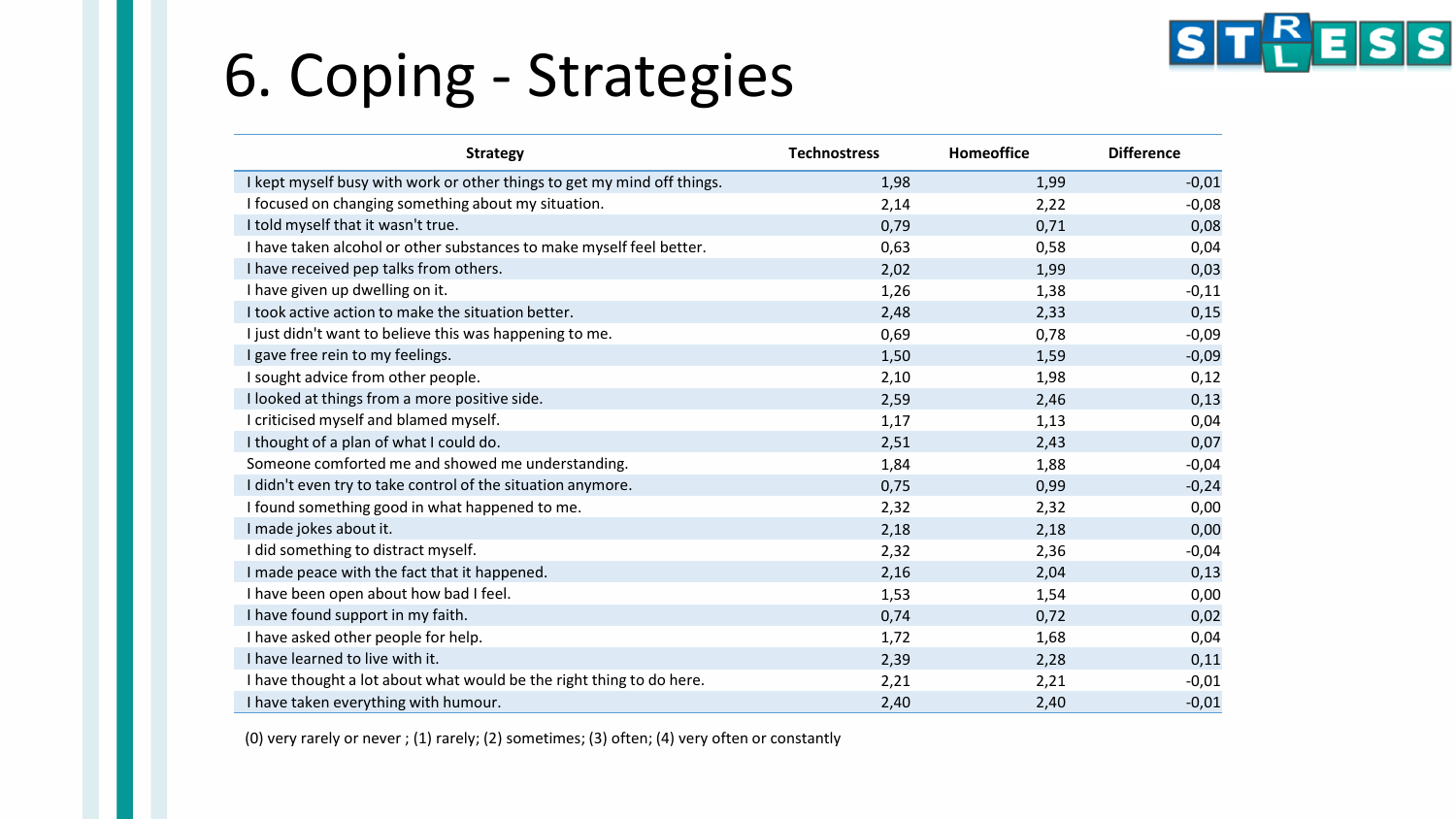### 6. Coping - Strategies



| <b>Strategy</b>      | <b>Technostress</b> | Homeoffice | <b>Difference</b> |
|----------------------|---------------------|------------|-------------------|
| Active functional    | 2,06                | 2,03       | 0,03              |
| Cognitive functional | 2,11                | 2,06       | 0,05              |
| Dysfunctional        | 0,82                | 0,8        | 0,02              |

(0) very rarely or never ; (1) rarely; (2) sometimes; (3) often; (4) very often or constantly

There is no difference in coping behaviour between technostress and home office. People use much more active functional and cognitive functional coping than dysfunctional coping.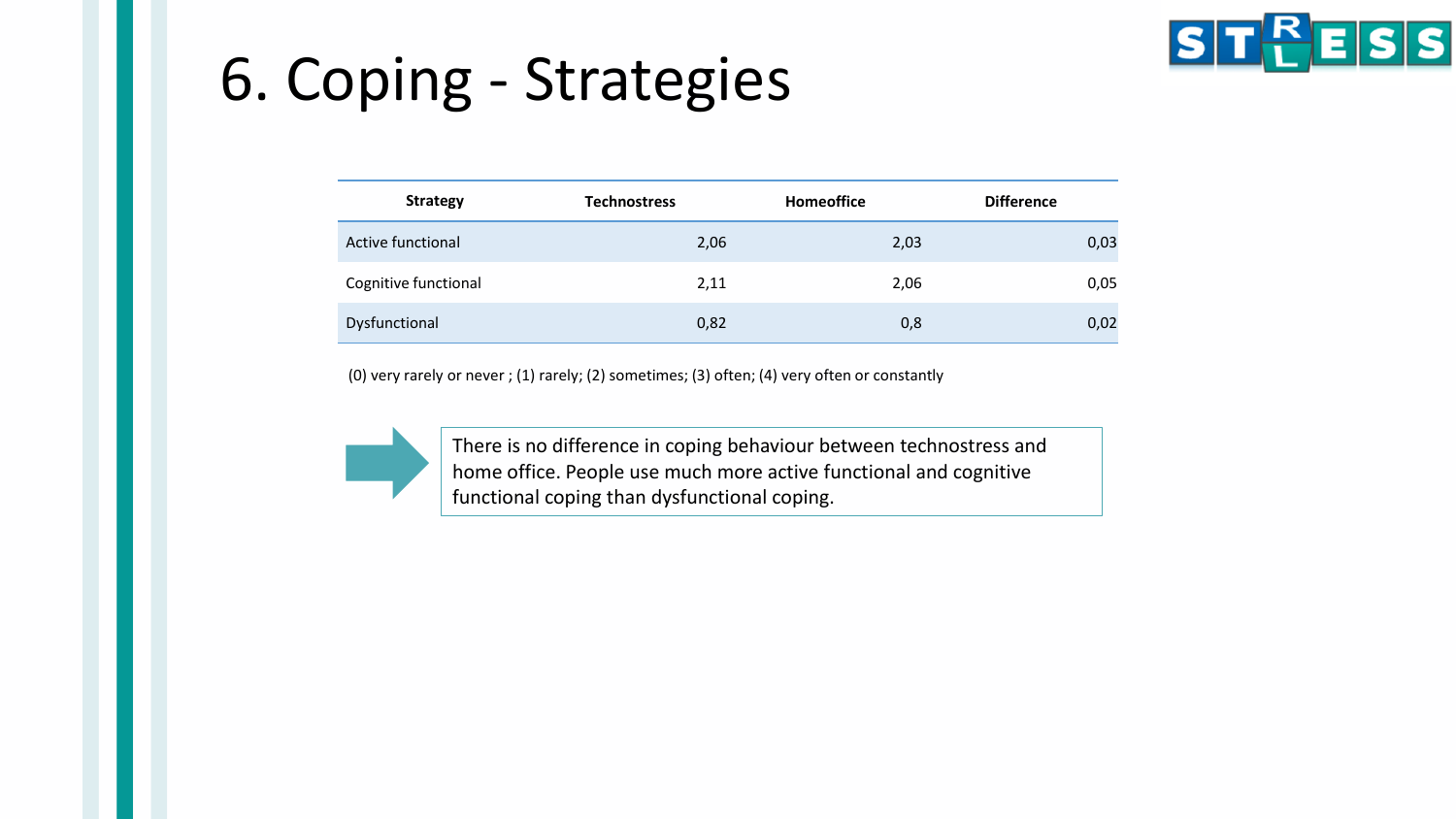### 6. Coping – Country Level



| <b>Strategy</b>      | Austria        |                | <b>Bulgaria</b> |            | Germany      |                | <b>Spain</b> |            |  |
|----------------------|----------------|----------------|-----------------|------------|--------------|----------------|--------------|------------|--|
| (see slide before)   | Technostress   | Homeoffice     | Technostress    | Homeoffice | Technostress | Homeoffice     | Technostress | Homeoffice |  |
| Distraction1         | $\overline{2}$ | 1,79           | 1,78            | 1,71       | 1,93         | 2,1            | 2,25         | 2,36       |  |
| AktBewa1             | 1,63           | $\overline{2}$ | 2,82            | 2,6        | 1,91         | 2,07           | 1,89         | 1,9        |  |
| Verleugnung1         | 0,68           | 0,77           | $\mathbf 1$     | 0,85       | 0,47         | 0,48           | 1,06         | 0,76       |  |
| Drogen               | 0,96           | 0,71           | 0,68            | 0,57       | 0,38         | 0,5            | 0,67         | 0,62       |  |
| EmoUnt1              | 2,11           | 2,32           | 2,24            | 2,15       | 1,74         | 1,76           | 2,12         | 1,87       |  |
| VerhaltensRue1       | 0,96           | $\mathbf{1}$   | 1,24            | 1,45       | 0,84         | 1,2            | 2,03         | 1,86       |  |
| AktBewa2             | 2,39           | 2,16           | 2,76            | 2,77       | 2,54         | 2,3            | 2,06         | 1,81       |  |
| Verleugnung2         | 0,81           | 0,88           | 0,71            | 0,82       | 0,33         | 0,51           | 1,06         | 0,93       |  |
| AusEmo1              | 1,41           | 1,6            | 1,75            | 1,71       | 1,04         | 1,22           | 1,82         | 1,9        |  |
| InstrUnt1            | 2,25           | 2,16           | 2,3             | 2,11       | 1,98         | 1,86           | 1,83         | 1,8        |  |
| PosUmdeu1            | 2,93           | 2,68           | 2,52            | 2,62       | 2,66         | 2,33           | 2,26         | 2,17       |  |
| Selbstbeschuldigung  | 1,52           | 1,32           | 1,24            | 1,13       | $\mathbf{1}$ | 1,17           | 1,11         | 0,97       |  |
| Planung1             | 2,25           | 2,4            | 2,79            | 2,76       | 2,62         | 2,26           | 2,06         | 2,1        |  |
| EmoUnt2              | 1,81           | 1,84           | 2,35            | 2,27       | 1,4          | 1,49           | 1,74         | 1,84       |  |
| VerhaltensRue2       | 0,57           | 0,62           | 0,96            | 1,18       | 0,52         | 0,75           | 1            | 1,36       |  |
| PosUmdeu2            | 2,41           | 2,62           | 2,35            | 2,42       | 2,26         | 2,05           | 2,27         | 2,2        |  |
| Humor1               | 1,86           | 1,72           | 2,31            | 2,33       | 1,84         | 1,74           | 2,73         | 2,84       |  |
| Ablenkung2           | 2,33           | 2,42           | 2,35            | 2,36       | 1,98         | 1,98           | 2,73         | 2,81       |  |
| Akzeptanz1           | 2,19           | 2,26           | 2,43            | 2,06       | 1,44         | 1,41           | 2,79         | 2,6        |  |
| AusEmo2              | 1,52           | 1,6            | 1,79            | 1,51       | 0,98         | 1,27           | 1,97         | 1,9        |  |
| Religion             | 0,46           | 0,52           | 1,16            | 1,18       | 0,56         | 0,42           | 0,53         | 0,43       |  |
| InstrUnt2            | 1,81           | 1,92           | 1,98            | 1,81       | 1,52         | 1,42           | 1,53         | 1,62       |  |
| Akzeptanz2           | 2,56           | 2,52           | 2,36            | 2,28       | 2,08         | 1,8            | 2,73         | 2,69       |  |
| Planung <sub>2</sub> | 2,39           | 2,2            | 2,39            | 2,6        | 1,98         | $\overline{2}$ | 2,06         | 1,83       |  |
| Humor <sub>2</sub>   | 2,07           | 2,16           | 2,34            | 2,44       | 2,3          | 2,23           | 2,89         | 2,73       |  |

(0) very rarely or never ; (1) rarely; (2) sometimes; (3) often; (4) very often or constantly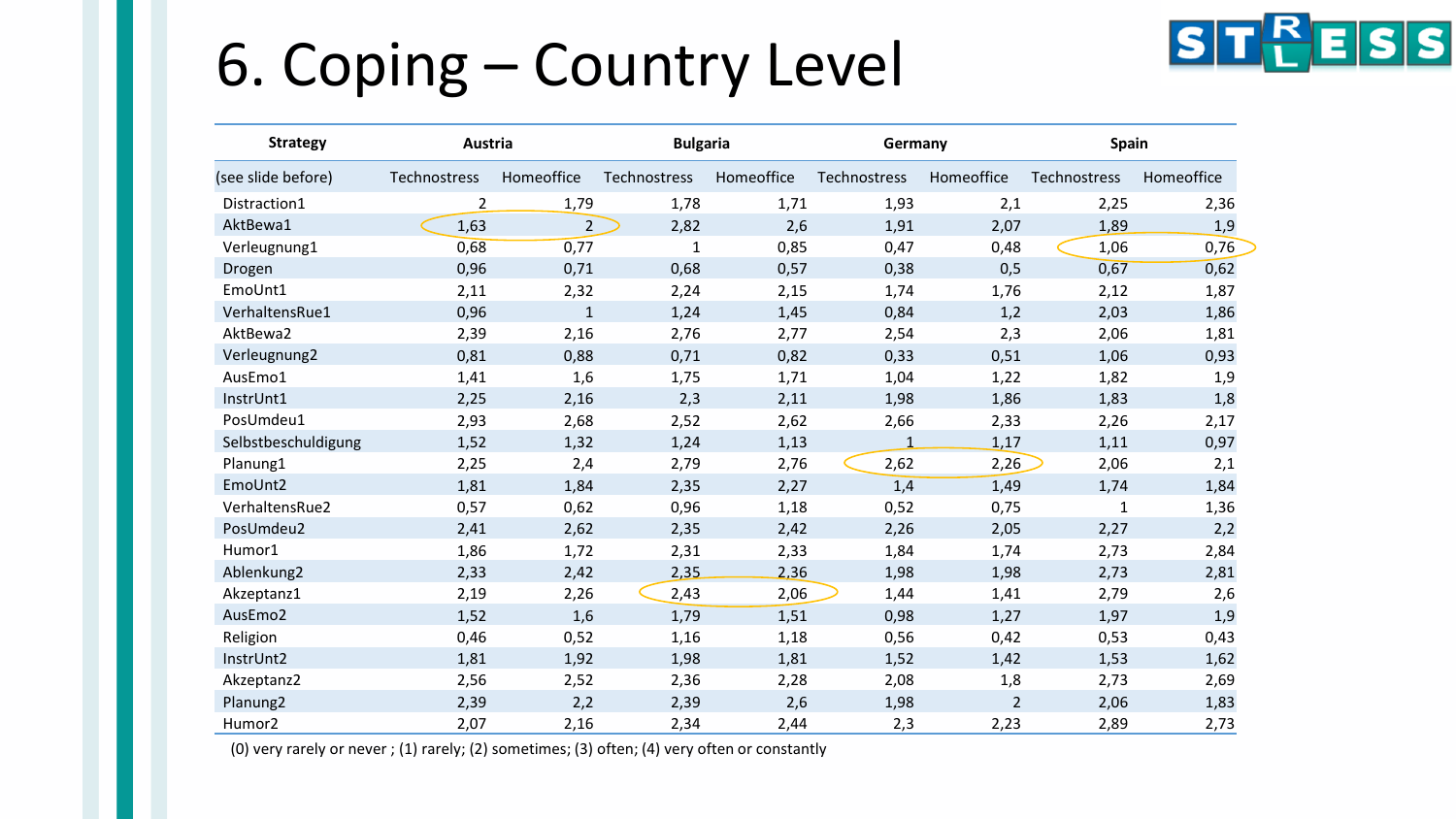

# 7. Resources/Strains/Outcomes/

| <b>Resource Employee</b>                                                         | <b>Resource Manager</b>                                                             |      |
|----------------------------------------------------------------------------------|-------------------------------------------------------------------------------------|------|
| My supervisor(s) understands my professional problems and<br>needs.              | I understand the professional problems and needs of my<br>2,64<br>employee(s).      | 3,21 |
| My supervisor(s) recognises my development opportunities.                        | 2,71 I recognise the development opportunities of my employees.                     | 3,29 |
| My supervisor(s) uses his/her possibilities to help me with my<br>work problems. | I use my possibilities to help my employees with their work<br>2,57<br>problems.    | 3,29 |
| I have enough confidence in my supervisor(s) to defend<br>his/her decisions.     | My employees have enough confidence in me to defend my<br>2,79<br>decisions.        | 3,27 |
| My supervisor(s) would help me out of a predicament at their<br>expense.         | I would help my employees out of an awkward situation at my<br>2,28<br>own expense. | 2,94 |
| I know how my supervisor(s) views me in general.                                 | 2,71 My employees know what I think of you in general.                              | 3,29 |
| <b>Mean</b>                                                                      | 2,60 Mean                                                                           | 3,34 |



Although managers' performance is considered good by employees, it is often overestimated by the managers themselves.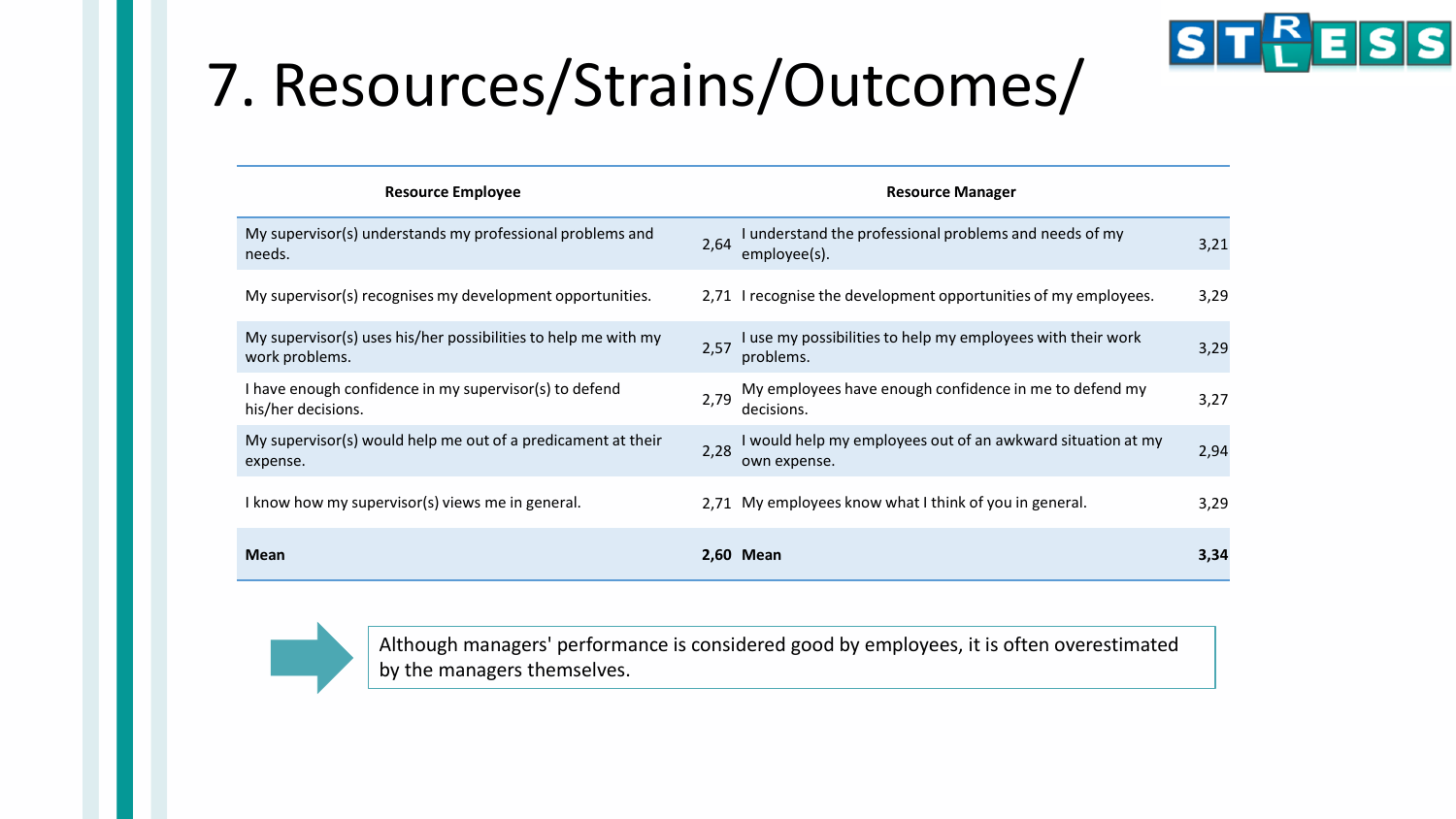

### 7. Resources/Strains/Outcomes/

| <b>Outcomes</b>             | All  | Austria | <b>Bulgaria</b> | Germany | <b>Spain</b> |
|-----------------------------|------|---------|-----------------|---------|--------------|
| General state of health     | 2,58 | 2,59    | 2,6             | 2,64    | 2,43         |
| <b>Emotional exhaustion</b> | 1,71 | 2,13    | 1,7             | 1,39    | 1,84         |
| Job satisfaction            | 2,56 | 2,59    | 2,35            | 2,8     | 2,43         |
| Intention to quit           | 0,74 | 0,81    | 0,86            | 0,62    | 0,7          |
| Performance / Productivity  | 2,71 | 2,81    | 2,62            | 2,9     | 2,42         |

Minimum: red Maximum: green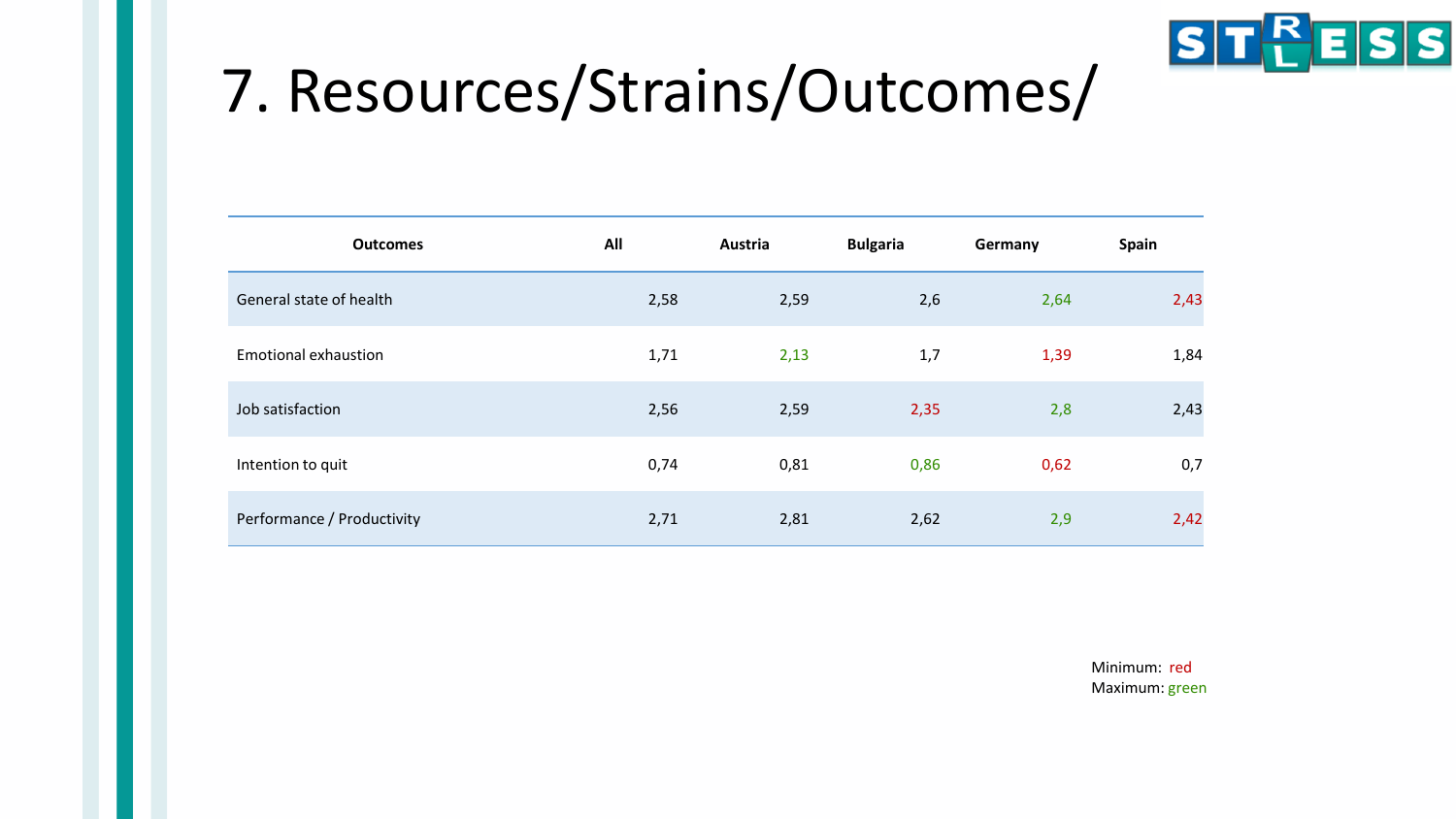# 7. Regression: Outcomes and Stressors due to ICT Use



**STPESS** 

P values: \*p < 0.1; \*\*p < 0.5; \*\*\*p < 0.01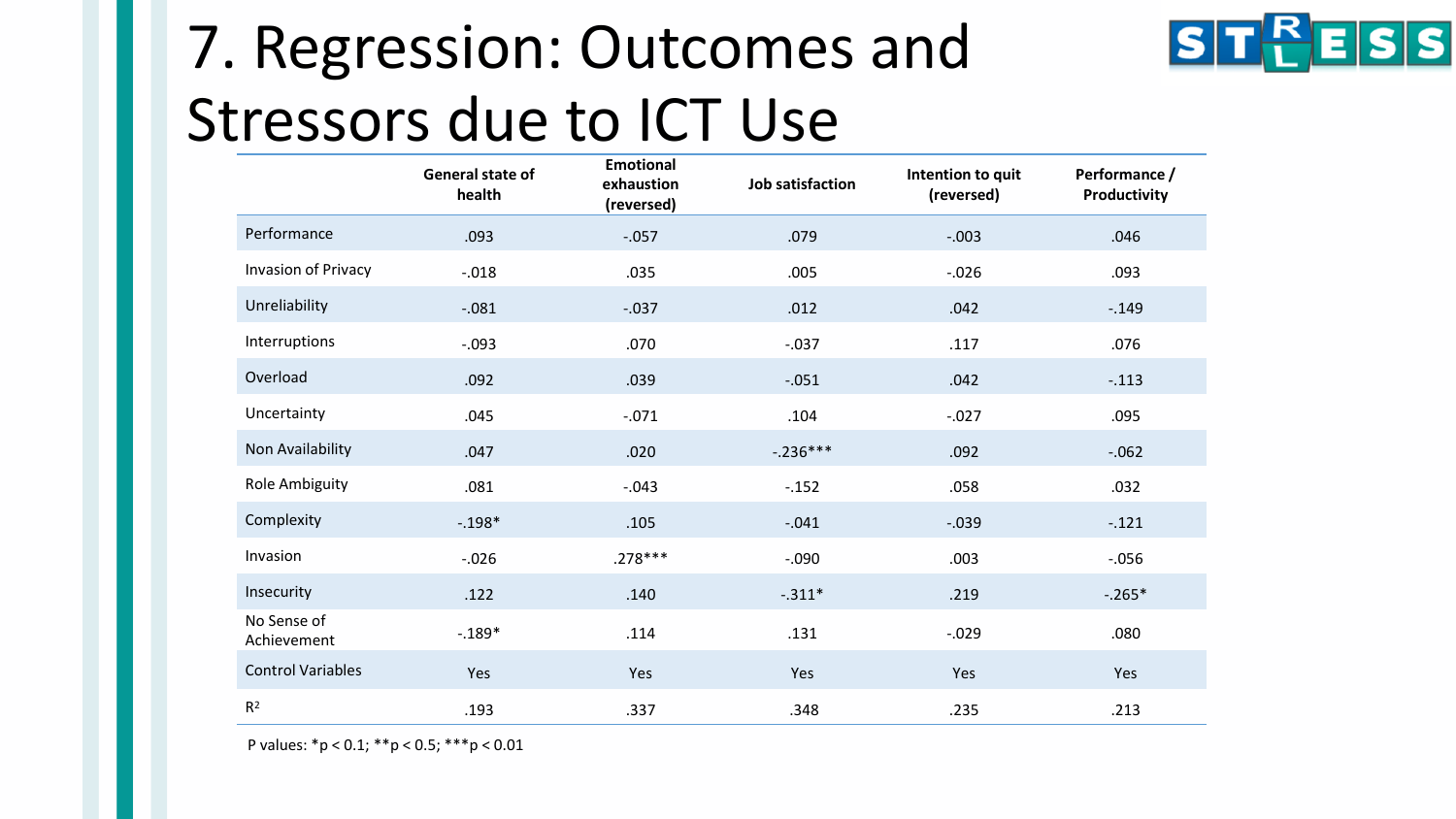### 7. Regression: Outcomes and Stressors due to Home Office



**STPESS** 

P values: \*p < 0.1; \*\*p < 0.5; \*\*\*p < 0.01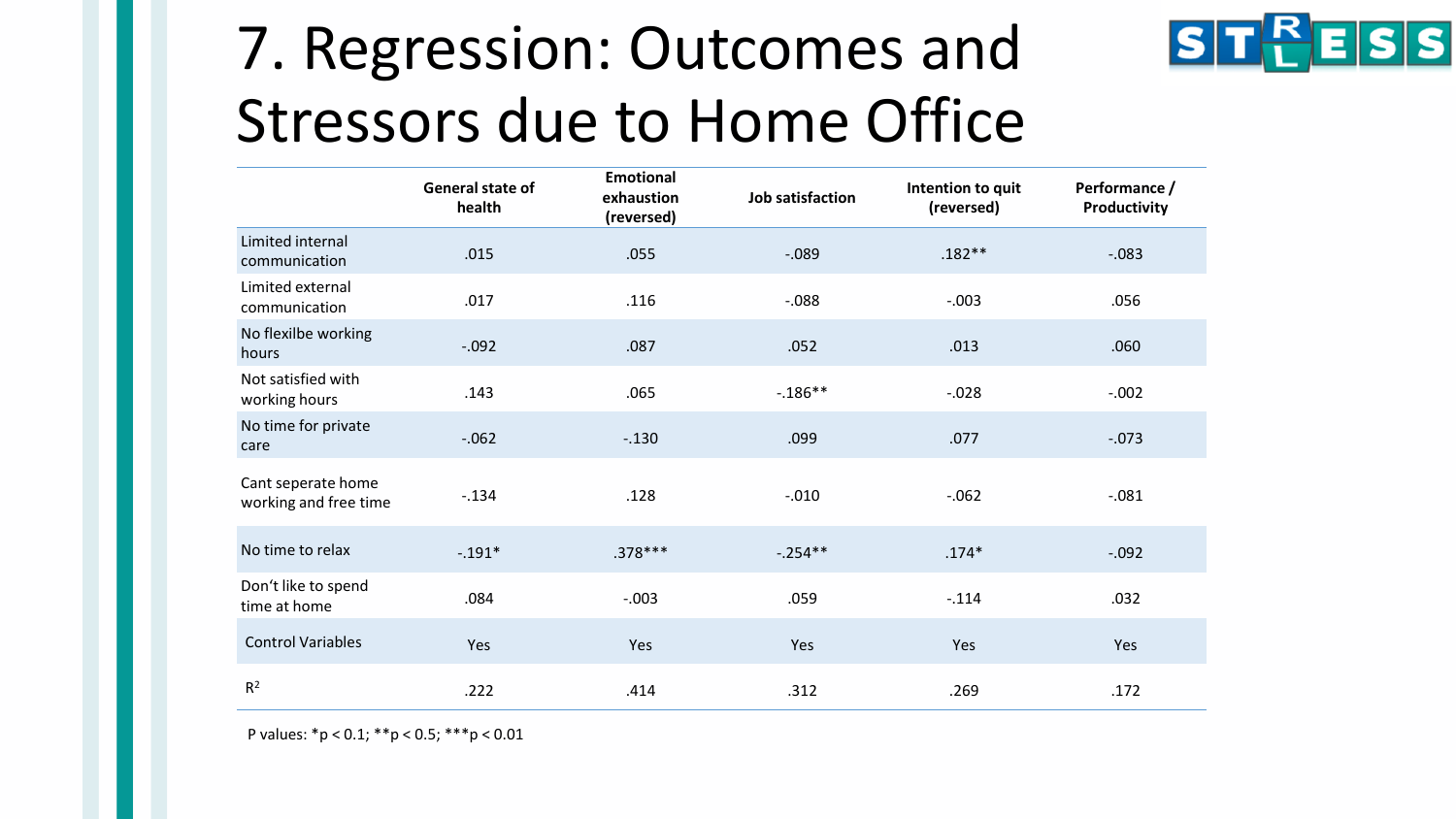### 7. Employment Status – Stress due to ICT Use



|                            | All      |         | Austria      |                         | <b>Bulgaria</b> |             | Germany  |         | Spain        |         |
|----------------------------|----------|---------|--------------|-------------------------|-----------------|-------------|----------|---------|--------------|---------|
|                            | Employee | Manager | Employee     | Manager                 | Employee        | Manager     | Employee | Manager | Employee     | Manager |
| Performance                | 2,33     | 2,55    | 2,14         | 2,45                    | 2,47            | 2,84        | 1,96     | 1,97    | 2,95         | 3       |
| Invasion of<br>Privacy     | 1,52     | 1,92    | 1,1          | 2,09                    | 2,18            | 2,42        | 1,19     | 1,29    | 1,85         | 1,94    |
| Unreliability              | 1,23     | 1,34    | 1,19         | 1,4                     | 1,41            | 1,66        | 1,14     | 0,77    | 1,25         | 1,72    |
| Interruptions              | 1,93     | 1,92    | 1,76         | 1,64                    | 1,82            | 1,78        | 2,11     | 1,97    | 1,95         | 2,29    |
| Overload                   | 1,96     | 2,49    | 1,43         | 2,7                     | 2,35            | 2,42        | 1,93     | 2,26    | 2,25         | 2,94    |
| Uncertainty                | 2,56     | 2,93    | 1,86         | $\overline{\mathbf{3}}$ | 3,38            | 3,03        | 2,63     | 3,03    | 2,55         | 2,5     |
| Non<br>Availability        | 0,93     | 0,93    | 0,81         | $\mathbf{1}$            | 1,24            | 1,22        | 1,04     | 0,55    | 0,65         | 1,06    |
| Role<br>Ambiguity          | 1,01     | 1,35    | 0,86         | 1,36                    | 1,35            | 1,61        | 0,81     | 0,94    | 1,15         | 1,39    |
| Complexity                 | 0,71     | 1,05    | 0,75         | 1,64                    | 1,06            | 1,3         | 0,5      | 0,68    | 0,65         | 0,89    |
| Invasion                   | 2,36     | 2,46    | 2,29         | 2,73                    | 2,71            | 2,36        | 2,14     | 2,42    | 2,45         | 2,5     |
| Insecurity                 | 0,36     | 0,63    | 0,43         | $\mathbf{1}$            | 0,76            | $\mathbf 1$ | 0,21     | 0,29    | 0,16         | 0,22    |
| No sense of<br>Achievement | 1,1      | 1,04    | $\mathbf{1}$ | 1,45                    | 0,94            | 1,15        | 1,36     | 1,1     | $\mathbf{1}$ | 0,61    |
| Mean                       | 1,5      | 1,72    | 1,3          | 1,87                    | 1,81            | 1,9         | 1,42     | 1,44    | 1,57         | 1,75    |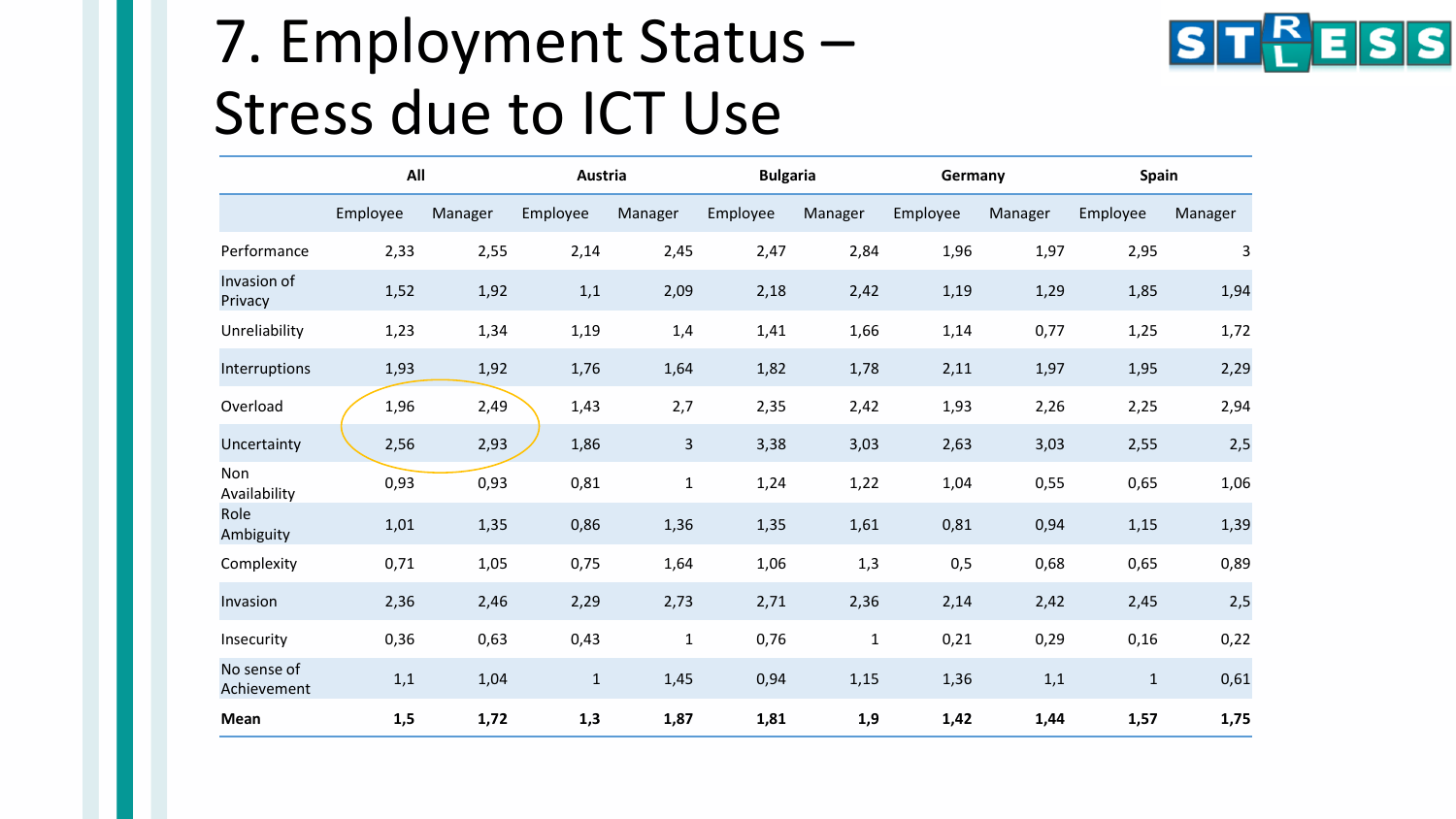

# 7. Employment Status – Stress due to Home Office

|                                                | All      |         | Austria  |                | <b>Bulgaria</b> |         | Germany  |             | Spain    |              |
|------------------------------------------------|----------|---------|----------|----------------|-----------------|---------|----------|-------------|----------|--------------|
|                                                | Employee | Manager | Employee | Manager        | Employee        | Manager | Employee | Manager     | Employee | Manager      |
| Limited internal<br>communication              | 1,72     | 1,96    | 1,5      | 1,45           | 2,76            | 2,73    | 1,37     | 1,55        | 1,47     | 1,44         |
| Limited external<br>communication              | 1,5      | 1,84    | 1,27     | 1,55           | 1,94            | 2,27    | 1,29     | 1,61        | 1,55     | 1,59         |
| No flexilbe working<br>hours                   | 1,48     | 1,36    | 0,81     | 1,6            | 1,47            | 1,88    | 1,74     | 1,04        | 1,71     | 0,75         |
| Not satisfied with<br>working hours            | 1,28     | 1,22    | 1,25     | 1,45           | 1,47            | 1,69    | 1,15     | 0,68        | 1,33     | 1,12         |
| No time for private<br>care                    | 1,02     | 1,38    | 1,2      | 1,78           | 1,38            | 1,67    | 0,41     | $\mathbf 1$ | 1,17     | 1,29         |
| Cant seperate home<br>working and free<br>time | 1,8      | 2,02    | 1,88     | $\overline{2}$ | 2,12            | 2,33    | 1,78     | 1,83        | 1,44     | 1,75         |
| No time to relax                               | 1,77     | 1,97    | 1,94     | 2,55           | $\overline{2}$  | 2,18    | 1,46     | 1,38        | 1,87     | 2,12         |
| Dont like to spend<br>time at home             | 1,87     | 1,26    | 2,31     | 1,55           | 1,88            | 1,59    | 1,59     | 0,9         | 1,89     | $\mathbf{1}$ |
| Mean                                           | 1,55     | 1,63    | 1,52     | 1,74           | 1,88            | 2,04    | 1,35     | 1,25        | 1,55     | 1,38         |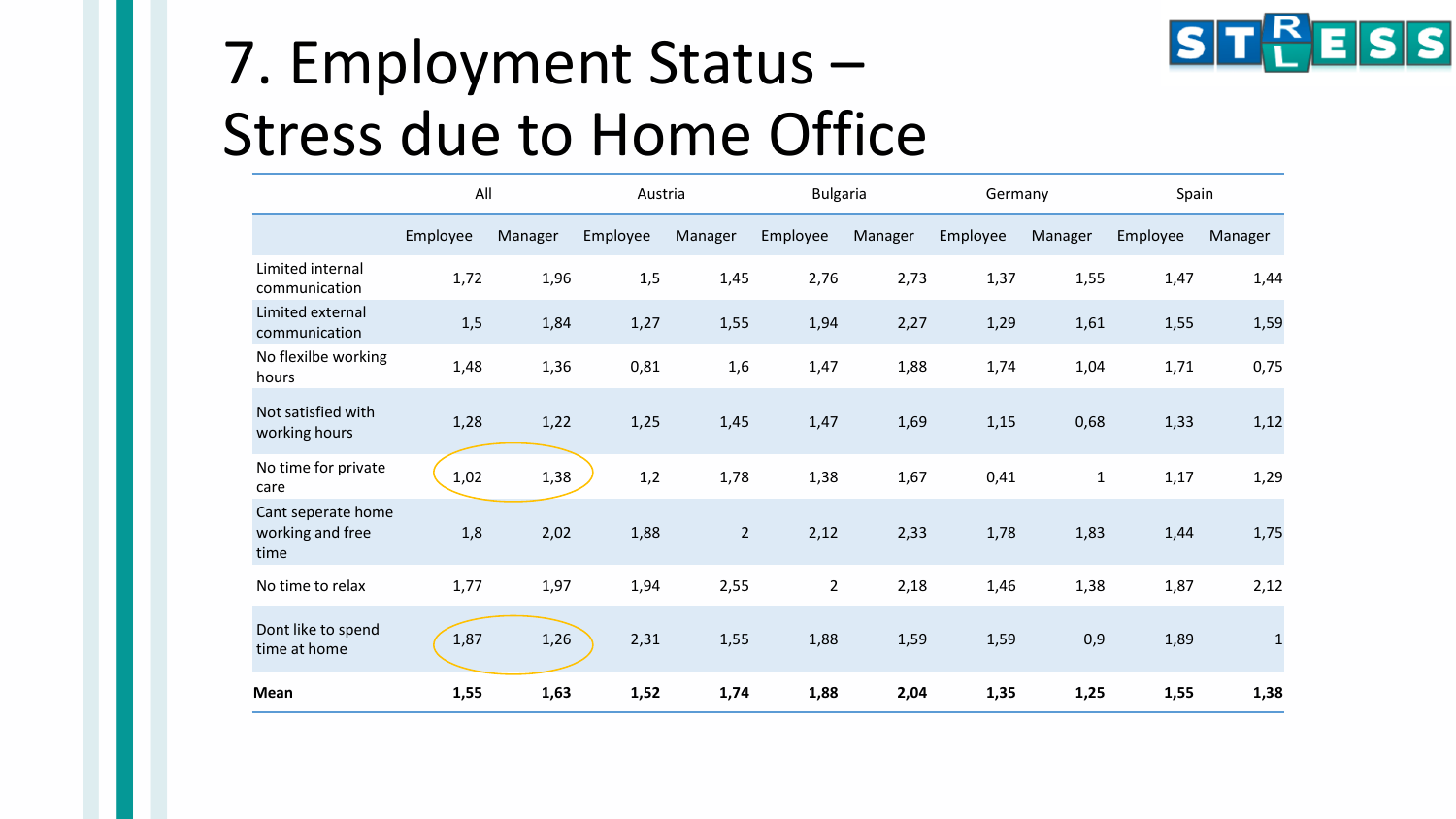#### 8. Prevention Measures



#### **PREVENTION MEASURES**



 $\blacksquare$  Implemented  $\blacksquare$  Future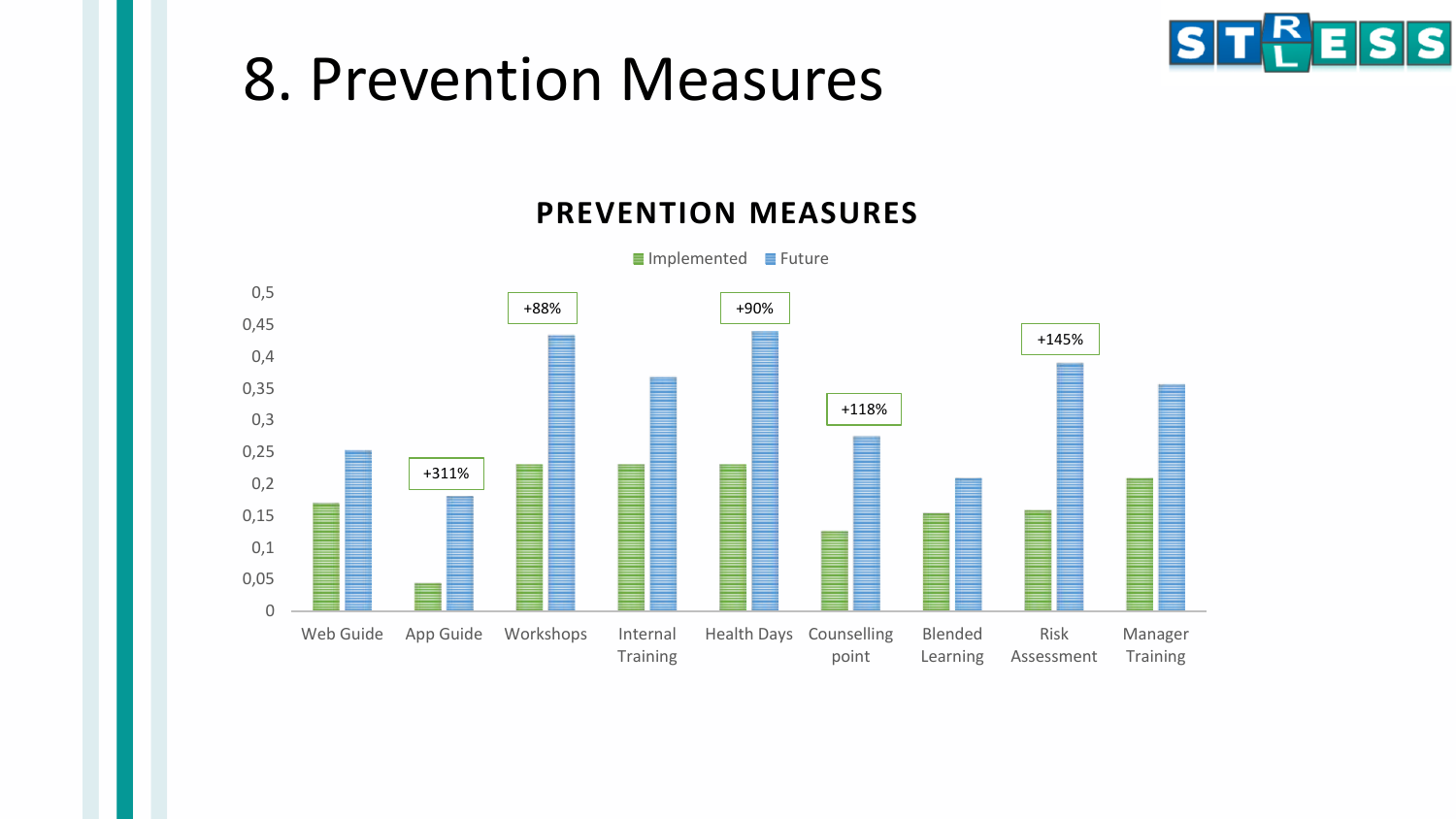

#### 8. Prevention Measures

|                          | Austria     |         | <b>Bulgaria</b> |                | Germany     |     |         | <b>Spain</b> |                |  |
|--------------------------|-------------|---------|-----------------|----------------|-------------|-----|---------|--------------|----------------|--|
|                          | Implemented | Desired | Implemented     | <b>Desired</b> | Implemented |     | Desired | Implemented  | <b>Desired</b> |  |
| Web Guide                | 25%         | 25%     | 6%              | 24%            |             | 20% | 32%     | 18%          | 13%            |  |
| App Guide                | 9%          | 22%     | 4%              | 16%            |             | 2%  | 17%     | 5%           | 15%            |  |
| Workshops                | 31%         | 47%     | 18%             | 46%            |             | 32% | 49%     | 8%           | 28%            |  |
| <b>Internal Training</b> | 28%         | 38%     | 22%             | 32%            |             | 24% | 37%     | 18%          | 41%            |  |
| <b>Health Days</b>       | 25%         | 47%     | 26%             | 62%            |             | 27% | 34%     | 8%           | 31%            |  |
| <b>Counselling Point</b> | 9%          | 22%     | 22%             | 30%            |             | 12% | 29%     | 3%           | 26%            |  |
| <b>Blended Learning</b>  | 28%         | 22%     | 12%             | 30%            |             | 12% | 19%     | 10%          | 10%            |  |
| <b>Risk Assessment</b>   | 12%         | 28%     | 12%             | 38%            |             | 27% | 32%     | 3%           | 59%            |  |
| <b>Manager Training</b>  | 19%         | 44%     | 22%             | 34%            |             | 30% | 44%     | 3%           | 18%            |  |
| <b>Mean</b>              | 21%         | 33%     | 16%             | 35%            |             | 21% | 33%     | 8%           | 27%            |  |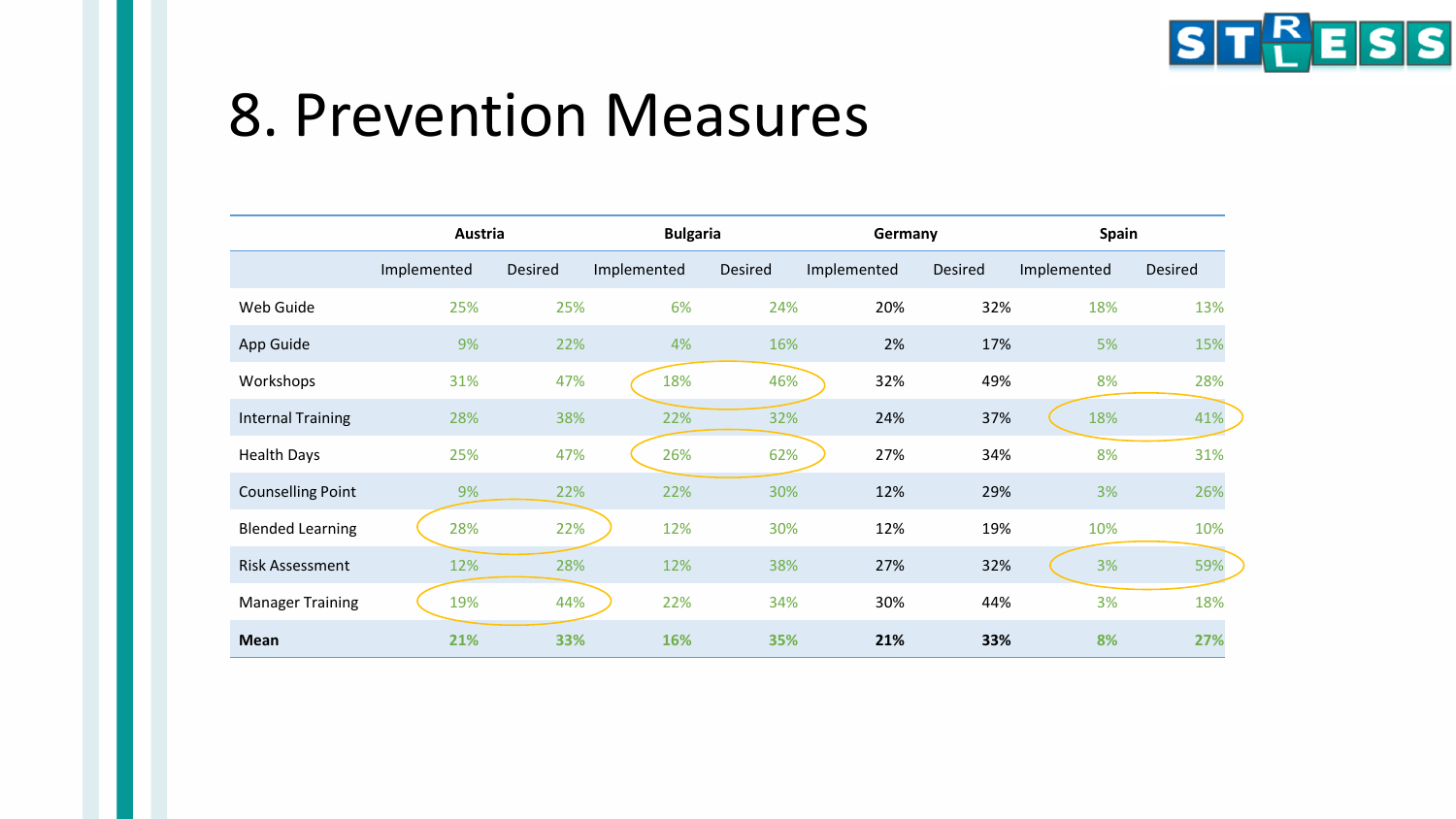### 9. Future Expectations



| <b>Expectations</b>                                                                        | All  | Austria | <b>Bulgaria</b> | Germany | <b>Spain</b> |
|--------------------------------------------------------------------------------------------|------|---------|-----------------|---------|--------------|
| I expect my personal stress in relation to<br>digital stress to reduce after the pandemic. | 2,33 | 2,14    | 2,08            | 1,7     | 2,75         |
| I expect my personal stress in relation to<br>home office to reduce after the pandemic.    | 2,12 | 2,5     | 2,24            |         | 2,79         |



Spain expects that stress will reduce after the pandemic. Germany, on the other hand, is rather pessimistic that stress will decrease.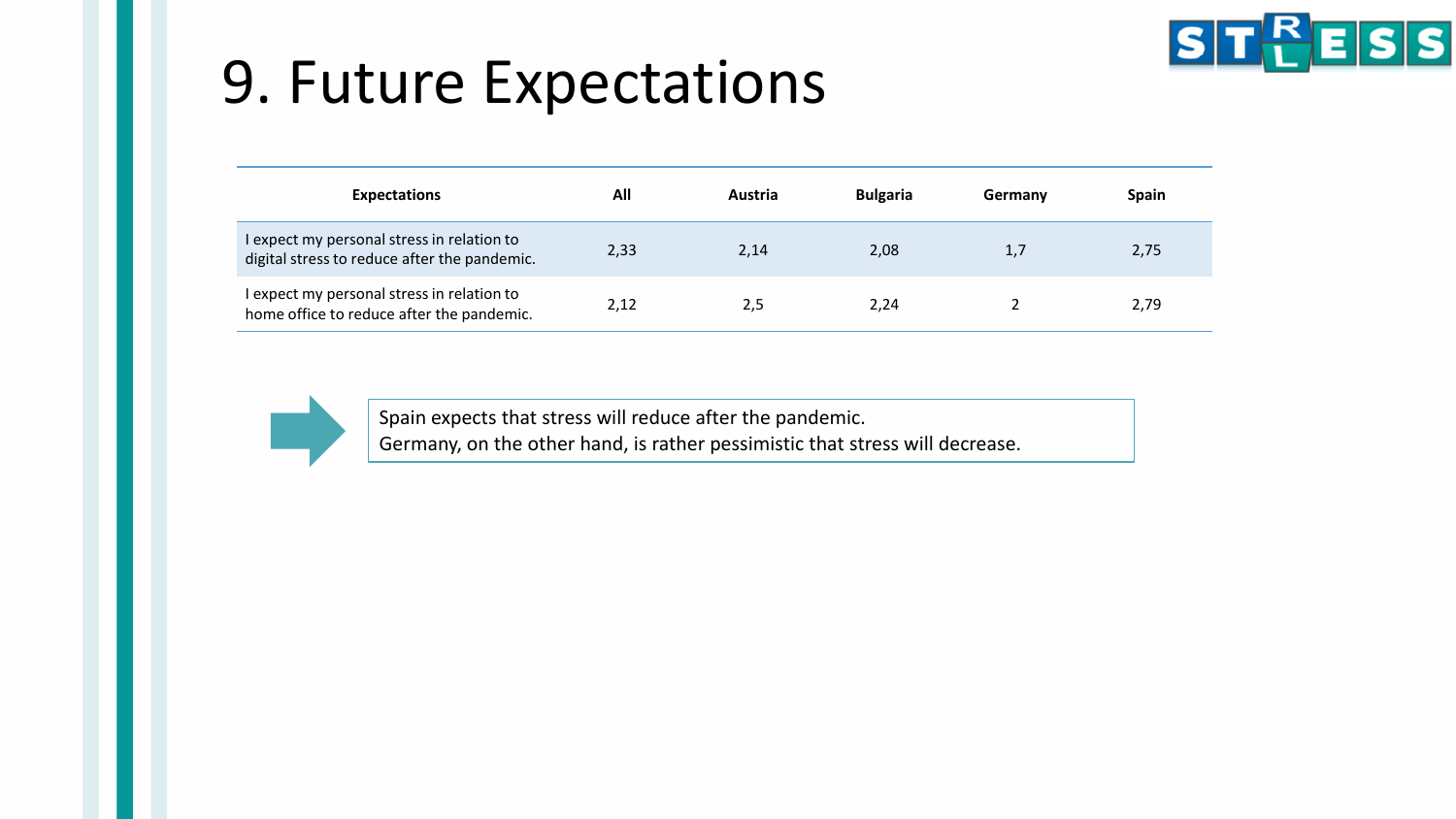

### 10. Learnings

#### 1. Control Variables

• Knowledge of digital stress is not particularly strong; Germany has more knowledge than Spain; Managers more knowledge than employees

#### 2. Digitalization of the Workplace

• Companies across all countries are well equipped with digital technologies and use them frequently

#### 3. Technology Use

- Overall technology use does not really change over the different timestamps
- At the level of the individual technologies, there are sometimes major differences.
- Before the pandamic: 39% of workers using 15 or more technologies with a high intensity
- During the pandamic: 39% of workers using 12 or more technologies with a high intensity
- After the pandamic: 31% of workers using 15 or more technologies with a high intensity

#### 4. Stressors due to ICT Use

- **62%** of all participants reported **at least at one factor severe stress**. Most important stress factors are **Uncertainty**, **Performance**, **Overload**, **Invasion** and **Interruptions**
- Bulgaria has the strongest digital stress; Germany the lowest -> Germany also has the highest knowledge about digital stress –> incentive to provide knowledge
- The overall technostress level is quite balanced between men and women. However, men report a considerably higher level of techno-uncertainty.
- For different age groups, the overall technostress level does not differ plainly. Techno-Complexity and Techno-Insecurity are strictly increasing with age, Techno-Invasion and Techno Interruptions are strictly decreasing with age.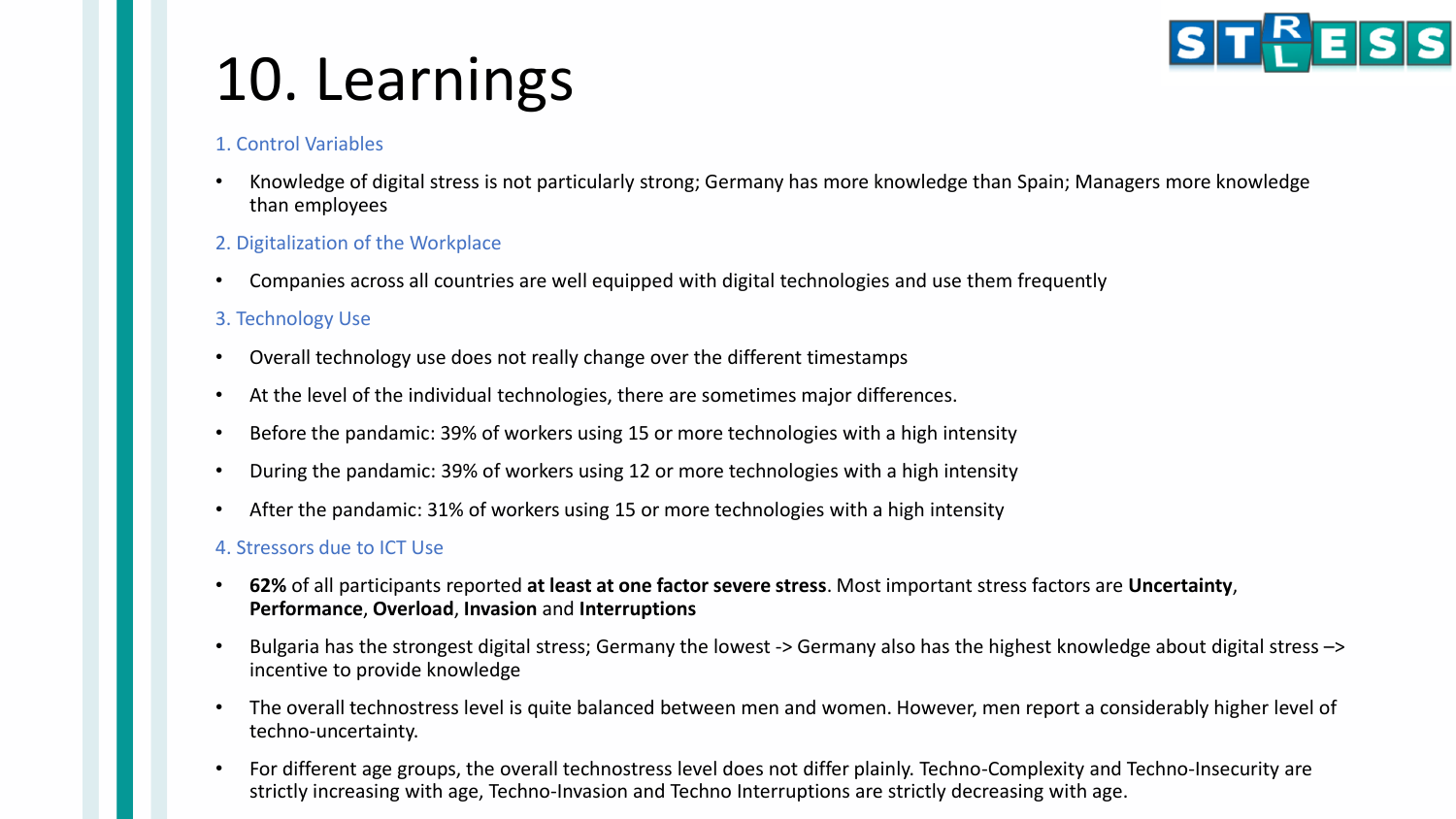#### **ST<sup>R</sup>ESS**

# 10. Learnings

#### 5. Stressors due to Home Office

- **38%** of all participants reported **at least at one factor severe stress**. Most pronounced are "**Can't separate home working and free time**" and "**No time to relax**"
- Bulgaria has the strongest stress in the home office; Germany the lowest
- Equipment in the home office: People are capable of work regarding technical equipment and necessary information in all four countries
- Women report a higher level of home office stress, especially the lack of time to relax away from the home office is a major issue for women.
- Stress due to home office is strictly decreasing with higher age. Besides internal and external communication, each home office stressor is more pronounced among younger people.

#### 6. Coping

• Active functional and cognitive functional coping are more pronounced than dysfunctional coping. No major difference in coping behaviour between technostress and home office

#### 7. Resources / Strains / Outcomes

• Leadership: **managers** report **slightly higher stress** due to ICT and home office. Especially Overload and Uncertainty, as well as no time for private care are major stress factors for leaders

#### 8. Prevention Measures

- **Workshops** and **Health Days** are the most implemented and desired prevention measures. Beside that, **Risk Assessment**, **Counselling Point** and **App Guide** see the strongest increase
- Often large differences in preferences between countries

#### 9. Future Expectations

• Expectations are ambiguous: Spain expects that stress will reduce after the pandemic, Germany on the other hand is rather pessimistic